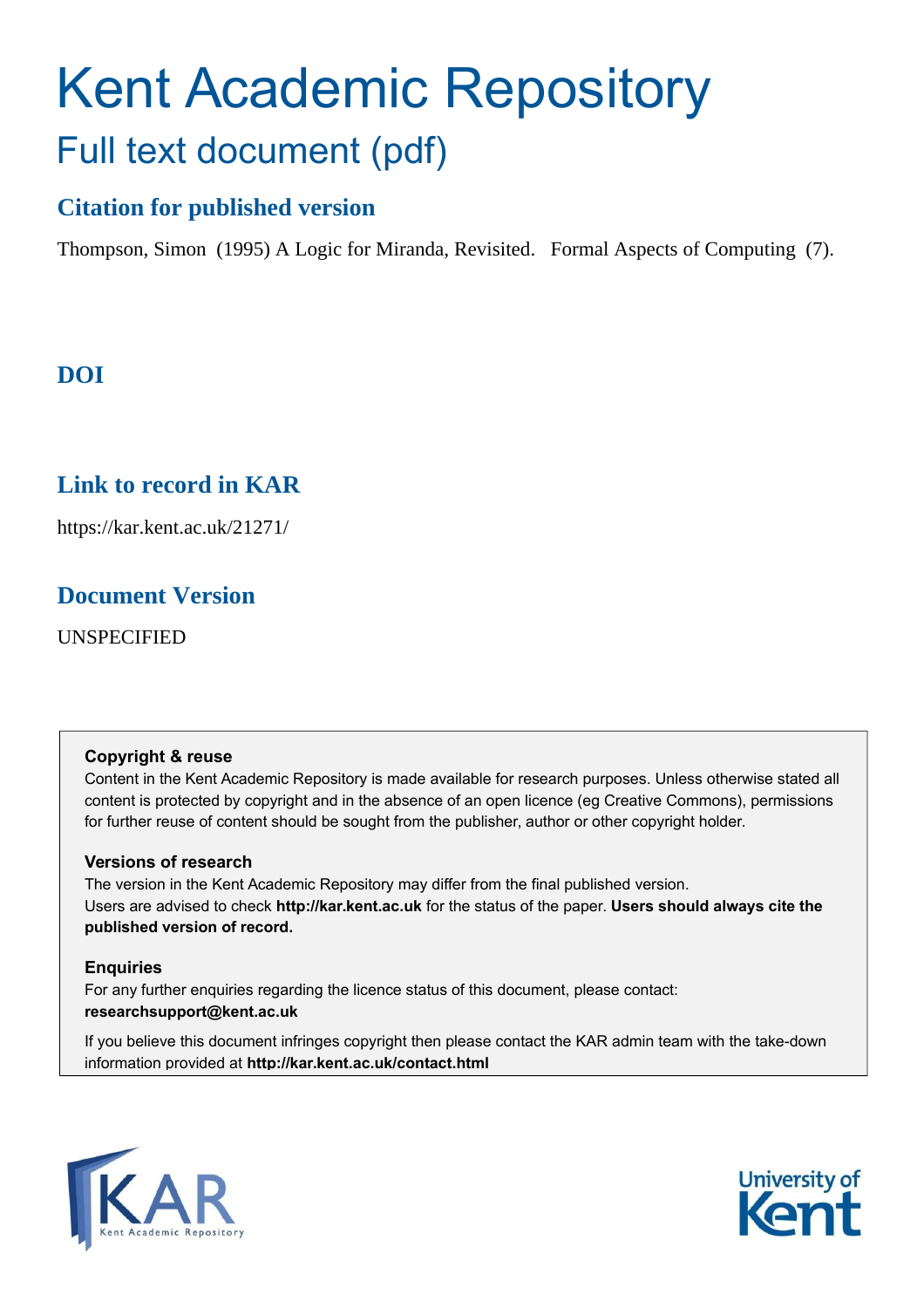Formal Aspects of Computing - @ 1994 BCS

# A Logic for Miranda- Revisited

Simon Thompson

Computing Laboratory, University of Kent Canterbury, CT2 7NF, U.K.

Keywords- Functional programming- program verication- logic- Miranda- op erational semantics- Isabelle

abstract This paper in the authors of the work begun in the authors Thomas Thomas Thomas Thomas Thomas Thomas building a logic for the Miranda functional programming language After sum marising the work in that paper a translation of Miranda denitions into logical formulas is presented and illustrated by means of examples This work expands upon the complete treatment of those complete transferred of the sequences of equations of exceptions of the s examining how to translate the local definitions introduced by where clauses.

The status of the logic is then examined that the logical theoretical that the logical that the logical theoretical the logical theoretical the logical theoretical the logical theoretical the logical theoretical the logic natural operational semantics of Miranda given by the translations of denitions into conditional equations

Finally it is shown how the logic can be implemented in the Isabelle proof tool

Functional programming languages are the best hope for formally-verified programming is article of faith for many That it remains an article of faith for  $\alpha$  article of  $\alpha$ than a fact is because of the lack of any experimental evidence In this paper we continue work begun in [Tho89] aimed at giving a logical translation of the we report functional programming language ( ) can be report on the implementation of the system in Isabelle Pau
 

The paper begins in Section 2 with a self-contained summary of the material in [Tho89]. This is followed in Section 3 by a full translation of definitions in Miranda into logical formulas This uses the notion of the complement of a pattern from Tho but unlike that paper gives a full treatment of sequences of deniming equations, we well we come denimitions we given in unconstruction

 $\,$  - Miranda is a trade mark of Research Software Ltd.

Correspondence and o-print requests to S-J-Thompsonukc-ac-uk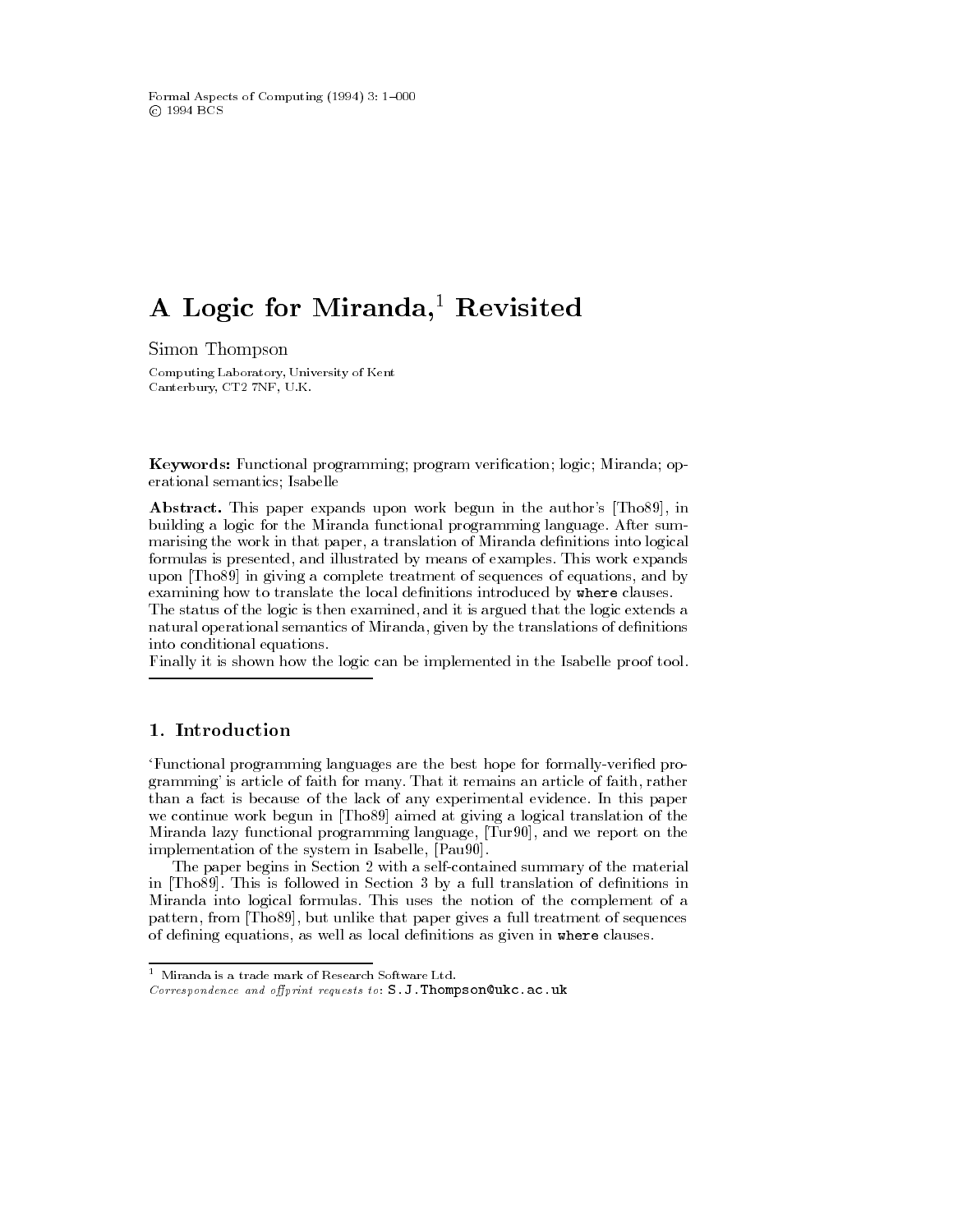The relation of the logic to the language itself is examined in Section 4. We argue that a subset of the logic provides an operational semantics of the lan and argue that the construction  $\mathcal{A}$  is an interesting that the construction  $\mathcal{A}$  are construction suggest that the full logic is also consistent

Large portions of the logic have been implemented in Isabelle- we report on this work in Section 5. Work on the Isabelle implementation is proceeding with case studies which we hope will guide research into generating theories automat ically from Miranda scripts and the design of tactics and tacticals to support reasoning about functional programs - preliminary work in this area appears to indicate that more tacticals to support forward reasoning from assumptions would be welcome

Similar work on giving a logical formulation of Haskell is reported in [Tho93].

I am grateful to Howard Bowman Stephen Hill Richard Jones Andy King Mark Longley Gerry Nelson and David Turner of the University of Kent Nor bert Völker of FernUniversitätHagen and the two anonymous reviewers for their helpful comments on this material and its presentation.

#### - A Logic for Miranda Summary

In this Section we use the notation  $\S$ n.m' for Section n.m of the original paper, , which is a reserved to section and the section are comedy to the section of the section of the section of the

In the original paper x and x we present an axiomatisation of the Miranda language based on the atomic formulas

where e and f are miranda inpersonation, the statement is intended to assert that the expressions <sup>e</sup> and <sup>f</sup> have the same value In addition the logic contains the formulas <sup>e</sup> <sup>v</sup> <sup>f</sup> interpreted as the value of <sup>e</sup> approximates that of f- these formulas can be dened from the equality relation - by induction over the con struction of the types, which we say nothing further as an interest

The atomic formulas are embedded in a manysorted rstorder logic the sorts of the logic corresponding to the types of Miranda The connectives are the standard ones conjunction (1911 and another (1911 and partners (1911 and district (1911) bi-implication  $(\Leftrightarrow)$  and the typed universal  $(\forall)$  and existential  $(\exists)$  quantifiers.

<u>the logic is standard reduceded registations in the language the language</u> contains unrestricted records unrestricted records and evaluation of an expression of an expression of an expression to fail to terminate Each type is therefore there to contain a term  $\equiv$  to denote the underly the approach the approach in LCF and the approach the approach the approach in LCF. examines some of the alternative approaches available

In keeping with the Miranda notation we shall in general omit the types on quantifiers. We also assume that the type checking facilities of Miranda are employed in ensuring that only equations between objects of unifiable types are well-formed.

Axiomatising the language consists of two steps

- where the two contains of the two contains of the types of the theorems of the two contains  $\mathcal{A}$
- x give an axiomatisation of the de-nitions which form the programs of the language

These are examined in turn now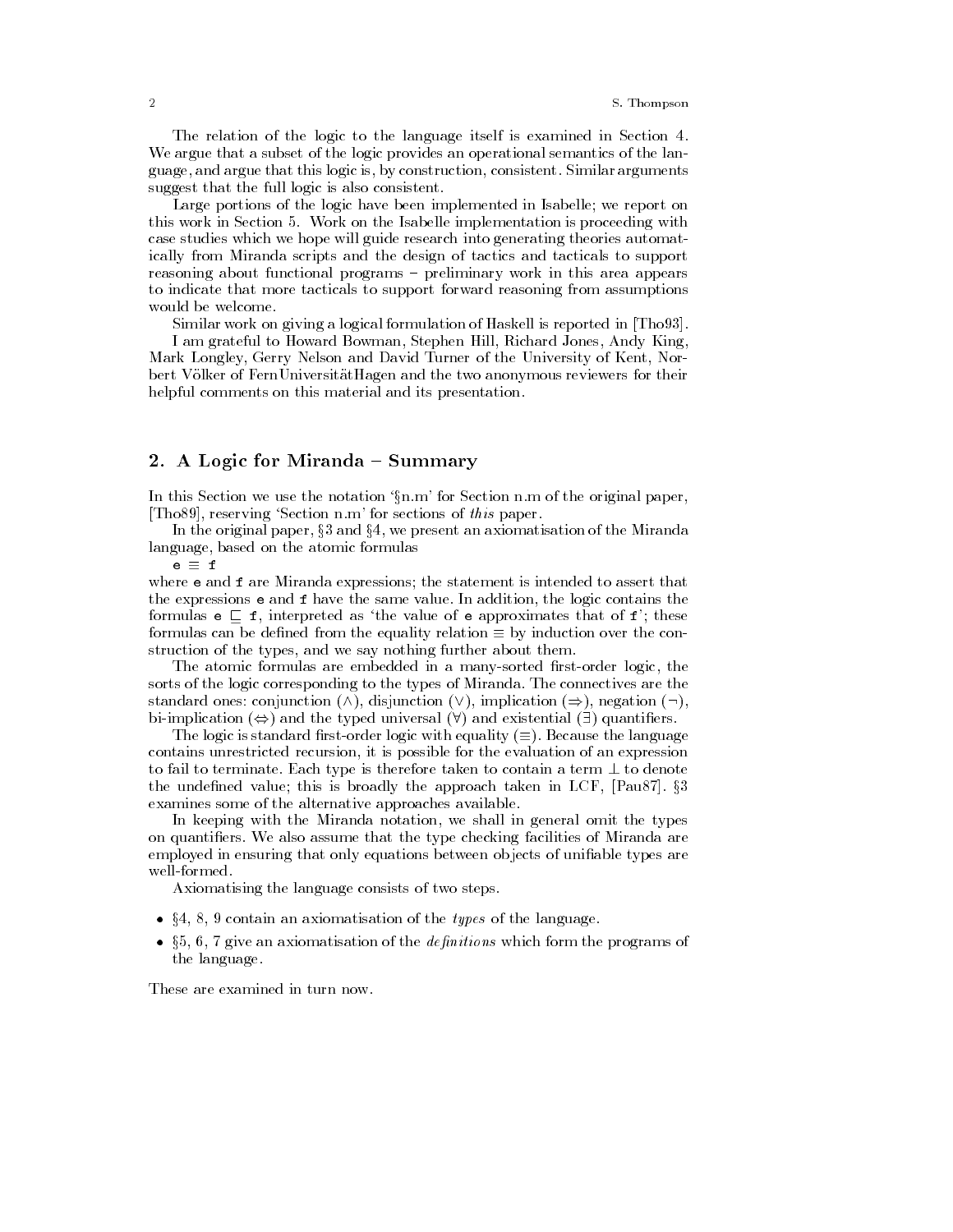#### -- Types

A description of a type has two aspects First we need to describe equality over the type  $\equiv$  the station of the problems which elements are under the stating which elements are under well as those which are equal In the case of compound types of compound types of compound types of compound types on comparing the components The general case of an algebraic type is examined in §8. Taking as an example

tree ::= Leaf num | Node tree tree

we have two axioms to characterise equality

 $\lambda$  -  $\lambda$  m -  $\lambda$  -  $\lambda$  -  $\lambda$  -  $\lambda$  -  $\lambda$  -  $\lambda$  -  $\lambda$  -  $\lambda$  -  $\lambda$  -  $\lambda$  -  $\lambda$  -  $\lambda$  -  $\lambda$  -  $\lambda$  -  $\lambda$  -  $\lambda$  -  $\lambda$  -  $\lambda$  -  $\lambda$  -  $\lambda$  -  $\lambda$  -  $\lambda$  -  $\lambda$  -  $\lambda$  -  $\lambda$  -  $\lambda$  -  $\lambda$  -  $\lambda$  -  $\lambda$  -  $\$ 

Node <sup>s</sup> <sup>s</sup> - Node <sup>t</sup> <sup>t</sup> s - t s - <sup>t</sup>

and one to give the inequalities between the different constructors:

Leaf <sup>n</sup> - Node <sup>t</sup> <sup>t</sup> Leaf <sup>n</sup> - Node <sup>t</sup> <sup>t</sup> - Similar observations apply to products in x

Finally in considering equality we look at functions Equality between func tions is *extensional*: two functions are equal if and only if they give the same results on all possible arguments- this is discussed in x

The second aspect of types to examine is how to prove universal results over a type. Clearly we can use the standard rule of universal introduction: from a proof of Px we can infer x-Px so long as <sup>x</sup> is not free in any of the assumptions but structured types carry induction rules which characterise the way in which they are generated

The induction rules for the boolean type are introduced in  $\S 4.2$ .

$$
\frac{P(True) P(False) P(\bot)}{\forall x::bool.P(x)} \qquad \frac{P(True) P(False)}{\forall_{df}x::bool.P(x)}
$$

The rst characterises the full domain and the second the subdomain of de-ned elements To eliminate the quantier df it must be instantiated with a dened element and the logic contains a denition of the Boolean type of the Boolean type of the Boolean type of the Boolean simply defined as  $\lambda = \lambda$  and  $\lambda = \lambda$ 

This approach is generalised to structured types such as lists in x where rules characterising various sub-domains of the full type of lists are given.

For example the -nite lists whose structure is nite and fully dened but whose elements may be understanding for example, we have a characterised by the state of the state of the state of the state of the state of the state of the state of the state of the state of the state of the state of the the rule

$$
\frac{P([1) \quad \forall a. \forall x. (P(x) \Rightarrow P(a:x))}{\forall_{fin} x. P(x)}
$$

as well as various degrees of dened list the list types contained injuries the street To prove a result for the full type of lists including the innite elements re quires more sophisticated methods with areas with are continued in questions are an discussion of the equality over these objects

Lists are taken as a paradigm for all (covariant) algebraic types in the paper. A similar approach to the numeric type num is discussed in  $\S 4.3$ .

#### 2.2. Definitions

on record the miranda function of the miranda function of the appears to be a set of equal to be a set of equal tions-dimensions-dimensions-dimensions-dimensions-dimensions-dimensional  $\mathbf{u}$ 

a denimitive consists of a manuscule of equations, where a function is applied  $\mathcal{P}$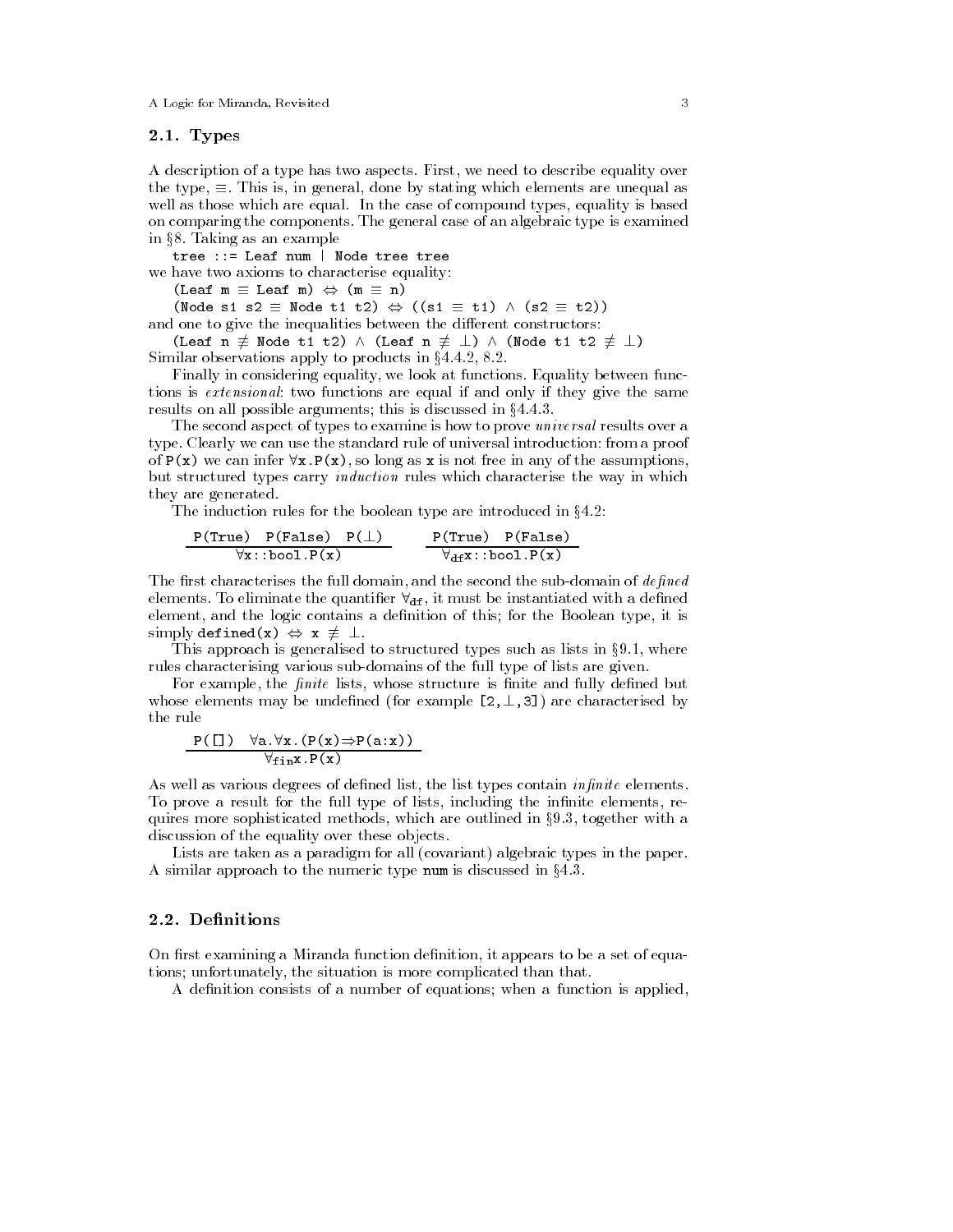the first equation whose patterns match the given arguments will be applied. with a particular equation there can be multiple right. Which sides are multiple searched through sequentially x discusses the simple case of a single equation while  $§6.1$  gives a thorough examination of pattern matching upon which we build in the remainder of this paper. Miranda pattern matching is sequential, proceeding top-down and left to right.

The crucial denition in your to or the complement or a pattern proof. This is a set of a patterns accompanied by guards in  $\alpha$  ,  $\beta$  and  $\alpha$  in the cases in the cases in the cases in which a fails fails to match the pattern p and so when control fails thorough to the next equation is a set of the next equation of the next equation is a set of the next equation of the n

The explanation is given by dening a Miranda type to represent patterns and a miricanda function over the that type to calculate complements as an example  $\sim$ the pattern  $[a, a]$  is examined. Its complement will consist of

- the empty list of the empty listed and the empty list of the empty listed and the empty listed and the empty l
- a one a one a conservative control
- . (a.b.m.), a list with a least two elements also satisfying the guard a b, and
- abcard that the such that  $\alpha$  is the guard above elements through the such that the such that  $\alpha$ the rst two of which have to be equal to be equal to be equal to be equal to be equal to be equal to be equal to be equal to be equal to be equal to be equal to be equal to be equal to be equal to be equal to be equal to

This example can also be used to illustrate the fact that repeated variables in patterns cannot simply be replaced by distinct copies of the variable which are tested for equality in a guard: different complements are derived.

Finally in x 
 there are discussions of the characterisation of recursion and related issues to the control species to the the present paper.

#### 3. Miranda definitions

This Section builds on a discussion of the translation of the translation of the translation of the translation of Miranda definitions is initiated. New to this exposition are a full description of pattern matching in the context of a sequence of equations as well as a treatment <u> introduced in where in which is not an analysis of</u>

Miranda denitions are to the casual reader equations This section outlines a transformation from definitions to logical formulas and shows that a number of features combine to make the explanation complex These features include the following

- e consistent consist of a number of an equationship cater of which can have multiples right-hand sides. These are to be understood sequentially: equations and clauses within equations are tried one by one until an applicable case is found.
- Pattern matching is complex. Patterns may contain literals and repeated variables as well as matching patterns the patterns of patterns matching is sequential Pattern matching has three outcomes success failure and diver gence
- Conditionals are expressed in Miranda by means of boolean guards It is possible to write an equation without a nal otherwise case which can have the effect of allowing control to 'fall through' to the following equation.
- Denitions contain local bindings in where clauses- in some circumstances such as the case internally mentioned above to combine to combine to gether.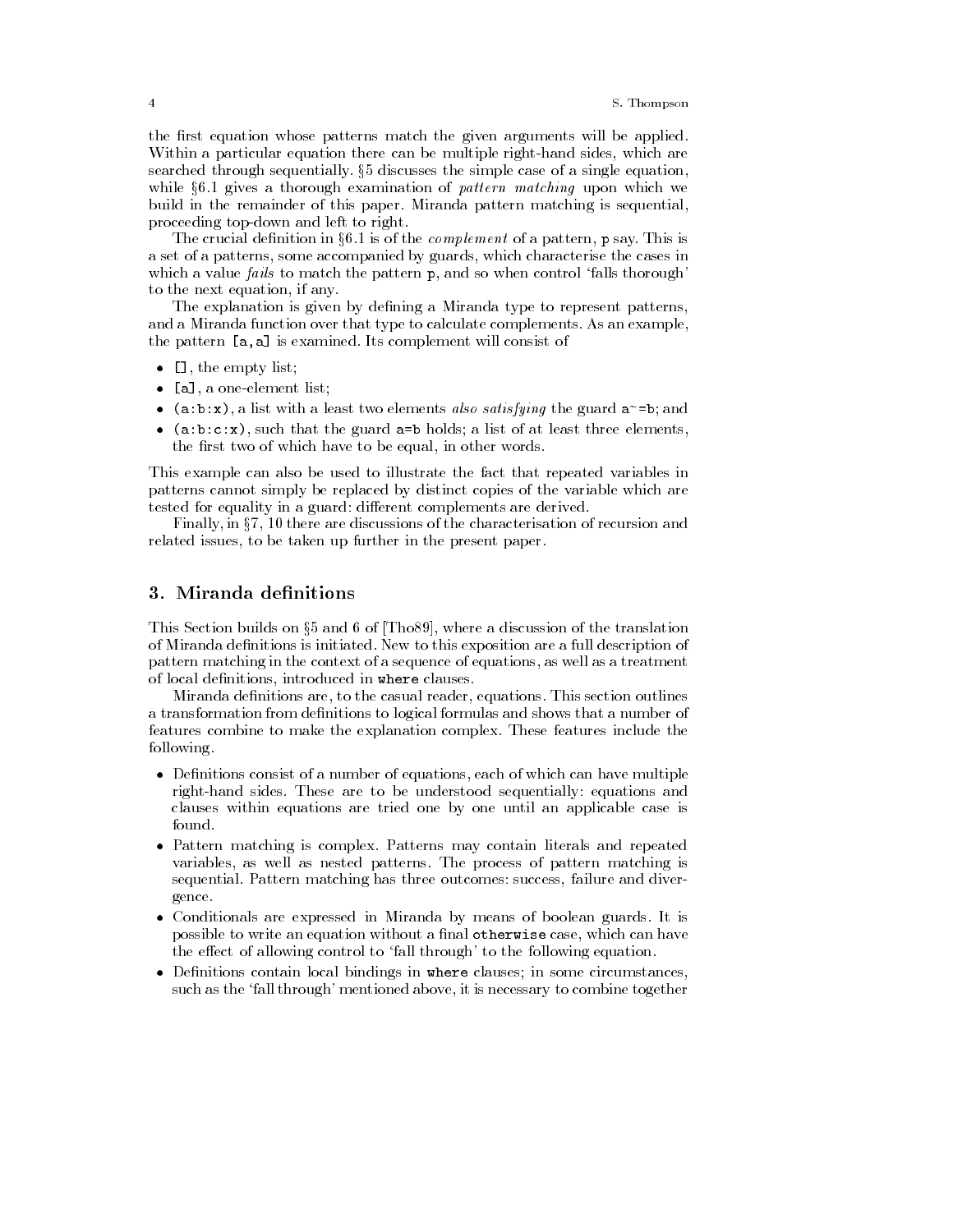the local definitions of distinct equations when giving a logical explanation of their meaning

 Lazy evaluation of constructor expressions has the consequence that algebraic types contain partially defined elements – that is elements which are defined, at the top level at least yet which contain undened components Describing pattern matching against such objects is tricky

... was noted in Section of the complete into the noted in the complement of a pattern in explaining the behaviour of a function defined by means of a sequence of equations The translations The translation will be given in a number of stages  $\mathbf{a}$ illustrated by a series of examples Lists are used as a typical example of a type with constructors construct the empty mother.

#### -- Single Equations

The simplest form of definition is

x-f <sup>x</sup> - e

 $\sim$   $\sim$ 

where <sup>x</sup> is a variable This translates to the formula

This is the case for any number of pattern arguments on the left hand side (LHS). so long as no variables are repeated on the LHS. For example,

+ 1 pm + 1 pm + 1 pm + 1 pm + 1 pm + 1 pm + 1 pm + 1 pm + 1 pm + 1 pm + 1 pm + 1 pm + 1 pm + 1 pm + 1 pm + 1 pm is translated to

 $x_1, \ldots, x_n, x_n \in \mathbb{F}^1$  for  $\mathbb{F}^1$ where it is assumed that the variables appearing in the patterns  $\mathbf{r}_1$  to  $\mathbf{r}_n$  are  $\mathbf{r}_1$ to  $x_k$ 

Note that throughout this account  $\ldots$  is used to elide parts of the text usually a sequence of patterns or the right hand side of a definition.

If in a denition consisting of a single equation one or more variables are repeated on the LHS then the effect is the same as an equality test in a guard.

f p- <sup>p</sup> <sup>n</sup> e

will have the same behaviour as the definition - pi in part = 0.000 = 0.000 = 0.000 = 0.000 = 0.000 = 0.000 = 0.000 = 0.000 = 0.000 = 0.000 = 0.000 = 0.000 = where manuple occurrences of a variable, **x** say, are replaced by different subscripted variables,  $\cdot$ , to  $\cdot$ , to give the primed versions of the patterns. The right hand side, **c** results from replacing a repeated variable, **x** say, by one of fes subscripted instances

In the guard we have the tests

 $x_1$  is a set of  $x_1$  in  $x_2$ 

This in turn is translated by

x- guard - True f p- <sup>p</sup> n - e

where the variable list  $\blacksquare$  in consists of all the variables free in the patterns p- $\cdot$  rn  $\cdot$ 

#### -- Single equations multiple clauses

A single equation may have multiple clauses on the right-hand side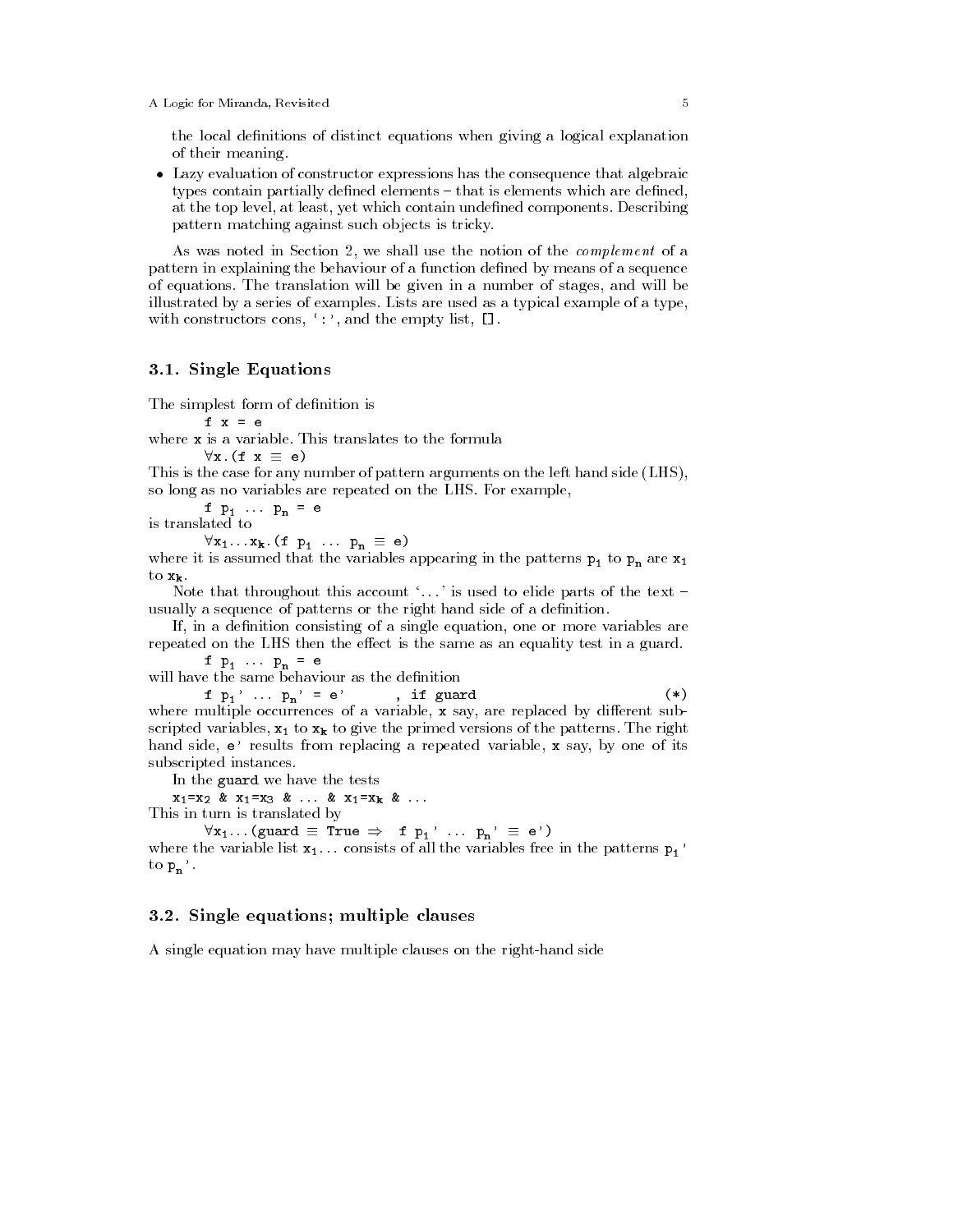$$
\begin{array}{rcl}\n\text{f} & p = e_1 & , \text{ if } g_1 \\
& = e_2 & , \text{ if } g_2 \\
& = \dots \\
& = e_n & , \text{ if } g_n\n\end{array}
$$

The case that the equation has <sup>a</sup> nal otherwise clause is equivalent to the  $\lim_{\alpha \to \infty}$  gn being replaced by  $\lim_{\alpha \to \infty}$ 

In a corporating the function of the guards are the corporation of the second in the second in the definition which returns the value True In translation we have

 $\mathcal{L}_{\mathbf{Q}_1}$  is a series of property in the property of  $\mathcal{L}_{\mathbf{Q}_1}$ 

 $\mathbf{e}_{1}$  -  $\mathbf{e}_{2}$  -  $\mathbf{e}_{3}$  -  $\mathbf{e}_{4}$  -  $\mathbf{f}_{1}$  -  $\mathbf{f}_{2}$  ,  $\mathbf{f}_{3}$  and  $\mathbf{f}_{4}$ 

 $\frac{1}{2}$  -  $\frac{1}{2}$  -  $\frac{1}{2}$  -  $\frac{1}{2}$  -  $\frac{1}{2}$  -  $\frac{1}{2}$  -  $\frac{1}{2}$  -  $\frac{1}{2}$  -  $\frac{1}{2}$  -  $\frac{1}{2}$  -  $\frac{1}{2}$  -  $\frac{1}{2}$  $\cdots$  is  $\cdots$  assumed that implication  $\cdots$  is in iterative associative to that

 $A \Rightarrow B \Rightarrow C$ 

is shorthand for

 $A \Rightarrow (B \Rightarrow C)$ If there are repeated variables in the pattern p then guarding clauses like that seen above in 111 in 1200 in 1200 and the address to each complete translation to the conjunction of the conju

> f p e-  if guard g e in die die stelling van die 1de eeu n.C. is die 1de eeu n.C. en die 1de eeu n.C. en die 1de eeu n.C. en die 1<br>Gebeure van die 1de eeu n.C. en die 1de eeu n.C. en die 1de eeu n.C. en die 1de eeu n.C. en die 1de eeu n.C. e  $=$   $\sim$   $\sim$   $\sim$ en in die ook die ook die word is die 14d weke en in die 1ste jan van die 1ste jan van die 1ste jan van die 1s<br>Geboort is die 1ste jaar van die 1ste januarie en in 1ste jan van die 1ste januarie 1ste jan 1ste jan 1ste jan

where the primed versions of the pattern completed where the patterns and the patterns result and results result from replacing the repeated variables by their subscripted variants

Each of the guards gi can evaluate to True False or can diverge In the result case, the result of the runction will be undenlied,  $\pm$ ,  $\pm$  hele arrespent cases form part of the description of the function and are discussed in Section

their the definition is translated thus.

opperations in the least results in the least results in the least report of a result in the contraction of th solution of the denition The philosophy of the moth reported here is only to reason about the properties common to all solutions of <sup>a</sup> particular equation r or instance, in

**facture in the contract of the contract of the contract of the contract of the contract of the contract of the**  $\mathbf{r}$  factor  $\mathbf{r}$  and  $\mathbf{r}$  and  $\mathbf{r}$  and  $\mathbf{r}$  and  $\mathbf{r}$  and  $\mathbf{r}$ 

n - True fac n - 

n - False fac n - n fac n . I denite denite of the model of the value of the value of faction of factors in the value of  $\alpha$ instance I has least solution has the property of being in these values, but it would also be possible for them all to be fero.

The philosophy of treating equations as dening the properties common to al l solutions of a set of equations has an effect on the treatment of local definitions. Consider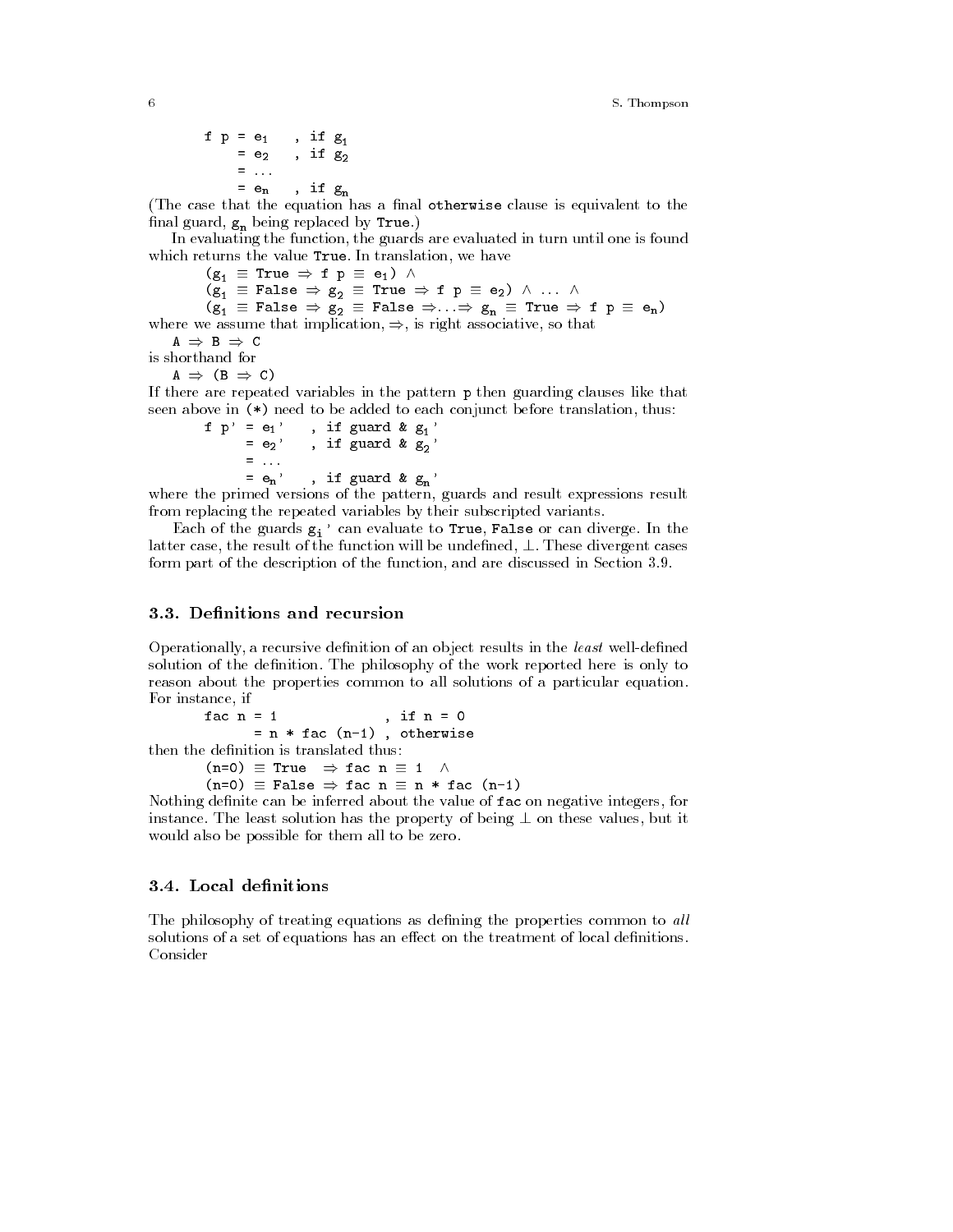A Logic for Miranda, Revisited 7

 $b = a$ where

is the local denimition, can it I (w), it catalog by a unique value, then the whole definition can be rendered either as

 $\cdots$  . . . . . .  $\cdots$ a ya ya wakati wa mshindi wa 1972, wakazi wa 1972, wakazi wa 1972, wakazi wa wakazi wa 1972, wakazi wa 1972, w

or thus

 a-Pa <sup>b</sup> a za za za  $\alpha$  za  $\alpha$ 

In the case that there are multiple solutions to P the equations have dierent interpretations, in (1), who set equal to every solution of P thus generating a logical inconsistency that is a formula from which we can prove every formula In  $(\ddagger)$  b is set equal to some (unknown) value — we can therefore deduce nothing about <sup>a</sup> beyond the fact that it has the property P in line with our philosophy of explanation

The example

$$
f x y = e_1
$$
  
where  

$$
g x = e_2
$$
  

$$
h = e_3
$$

if we make the inner denitions visible translates to

 $x_1, \ldots, x_n, y_n, \ldots, y_n, y_n, \ldots, y_n, y_n, \ldots, y_n, y_n, \ldots, y_n, y_n, \ldots, y_n, y_n, \ldots, y_n, y_n, \ldots, y_n, y_n, \ldots, y_n, y_n, \ldots, y_n, y_n, \ldots, y_n, y_n, \ldots, y_n, y_n, \ldots, y_n, y_n, \ldots, y_n, y_n, \ldots, y_n, y_n, \ldots, y_n, y_n, \ldots, y_n, y_n, \ldots, y_n, y_n, \ldots, y_n, y_n, \ldots, y_n, y_n, \ldots, y_n, y_n, \ldots, y_n$ The variables used locally (in this case the x used in the definition of  $g$ ) are hidden using the universal quantifier. At the outer level the remaining variables are similarly quantified and names are hidden by existential quantification thus:

 $x + y + z = 0$ Since the scope of the variables <sup>x</sup> and <sup>y</sup> is the whole of the right hand side of the denition including the right hand sides of the local denitions the order of the quantifiers allows the values of h and g to be different for different values of **x** what yet minon no now it should be.

```
In the general case

                          - i 'i 'i ol
                                         = e_2 , if g_2 
                                        = e_n, if g_n\cdots where \cdotsl-

                                                \sim 1001_q ... = ...
the translation will be
           x \mathbf{r} x \mathbf{r} x \mathbf{r}--1 - J
                          \tau . The same \tau is the second \tau and \tau\begin{array}{rcl} \n\sqrt{61} & = & \text{if } \mathbf{c} \quad \text{if } \mathbf{c} \quad \text{if } \mathbf{c} \quad \text{if } \mathbf{c} \quad \text{if } \mathbf{c} \quad \text{if } \mathbf{c} \quad \text{if } \mathbf{c} \quad \text{if } \mathbf{c} \quad \text{if } \mathbf{c} \quad \text{if } \mathbf{c} \quad \text{if } \mathbf{c} \quad \text{if } \mathbf{c} \quad \text{if } \mathbf{c} \quad \text{if } \mathbf{c} \quad \text{if } \mathbf{c} \quad \text\frac{1}{2} = \frac{1}{2} = \frac{1}{2} = \frac{1}{2} = \frac{1}{2} = \frac{1}{2} = \frac{1}{2} = \frac{1}{2} = \frac{1}{2} = \frac{1}{2}\frac{1}{2} - \frac{1}{2} - \frac{1}{2} - \frac{1}{2} - \frac{1}{2} - \frac{1}{2} - \frac{1}{2} - \frac{1}{2} - \frac{1}{2} - \frac{1}{2} - \frac{1}{2} - \frac{1}{2} - \frac{1}{2} - \frac{1}{2} - \frac{1}{2} - \frac{1}{2} - \frac{1}{2} - \frac{1}{2} - \frac{1
```
where  $trans(1<sub>i</sub>)$  is the translation of the local definition of  $1<sub>i</sub>$  according to the same rules as for top is tol usinitions. The valiables  $\mathbf{r}_1$  to  $\mathbf{r}_k$  are precisely the variables free in the pattern p. The case of repeated variables in p is treated as above.

Another way of justifying the use of an existential quantifier to give the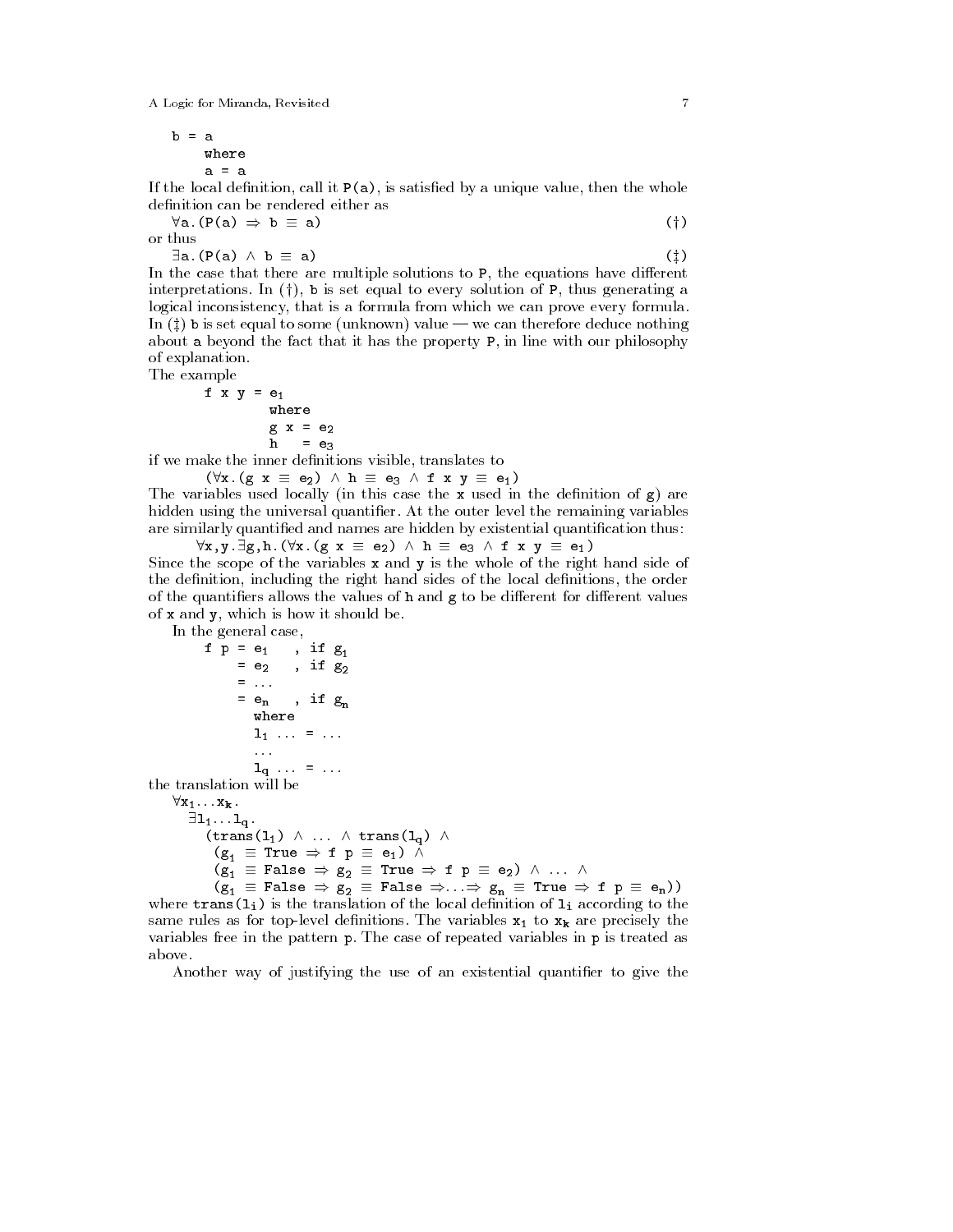local scope is to examine the traditional existential elimination rule in natural deduction systems

$$
\frac{\exists x. P(x) \quad P(y) \vdash c}{c} (\exists E)
$$

where c and where any other assumptions of the derivations of the state of the variable contains the variable y free To inferred wy have to use and when when y y with the property P That is the property P That is the property precisely the eect we wish to achieve with our denition

#### Local de-nitions and guards

It is grown examining one of the composition of the consequence of the the the translation of the the consequence tions above

The local denitions are given in an existential block of the containing with the containing with the containing the containing the containing the containing the containing the containing the containing the containing the c the case switch. For example,

$$
\begin{array}{rcl}\n\text{f} & p & = & e_1 \quad , \text{ if } g_1 \\
& = & e_2 \quad , \text{ otherwise} \\
\text{where} \\
\text{b } x & = & e \\
\text{becomes} \\
\forall x_1 \dots x_k. \\
\exists b. \left( \begin{array}{cc}\n\forall x. \left( b \quad x \equiv e \right) \land \\
\left( g_1 \equiv \text{True} \Rightarrow f \quad p \equiv e_1 \right) \land \\
\left( g_1 \equiv \text{False} \Rightarrow f \quad p \equiv e_2 \right) \end{array} \right)\n\end{array}
$$

that the state that the state is within the state scope of the state department of the state the state of value of <sup>b</sup> is used in both cases This is stronger than the formula

x- xk-

$$
\exists b. (\forall x. (b x \equiv e) \land (g1 \equiv True \Rightarrow f p \equiv e1) ) \land \exists b. (\forall x. (b x \equiv e) \land (g1 \equiv False \Rightarrow f p \equiv e2) )
$$

in which dierent values of b manually be used in the use of two class of the two clauses the two class latter rendering is strictly weaker then the former and is not used

#### -- Multiple Equations

In explaining pattern matching for a single equation, it is sumerche to describe the set of the set in the state which pattern manufacture which an attempt which will all the pattern of to matchaval can have a pattern can have one of the pattern can have a pattern can have result successions of and divergence. For instance, matching the met  $\frac{1}{2}$  against (with  $\frac{1}{2}$  will succeed whilst against the it will fail and a collect and arrived the since of the again and all contracts are the since the  $\cdots$  in the evaluation of  $\cdots$ 

give the second will only the second the will be applied to the applied the two values will to match against the pattern in the rst equation We call this set the complement of the inter pattern and we have a complete the contract to an and we are allowed by a contract of the could b nite set of patterns perhaps with accompanying guards The patterns right hand sides and guards are specialised as a result of unifying the patterns with the complements of earlier patterns. Section 2 described the complement of the pattern and will come the three contracts of the denities of the denities of the denities of the denities of the denial of the denial of the denial of the denial of the denial of the denial of the denial of the denial of t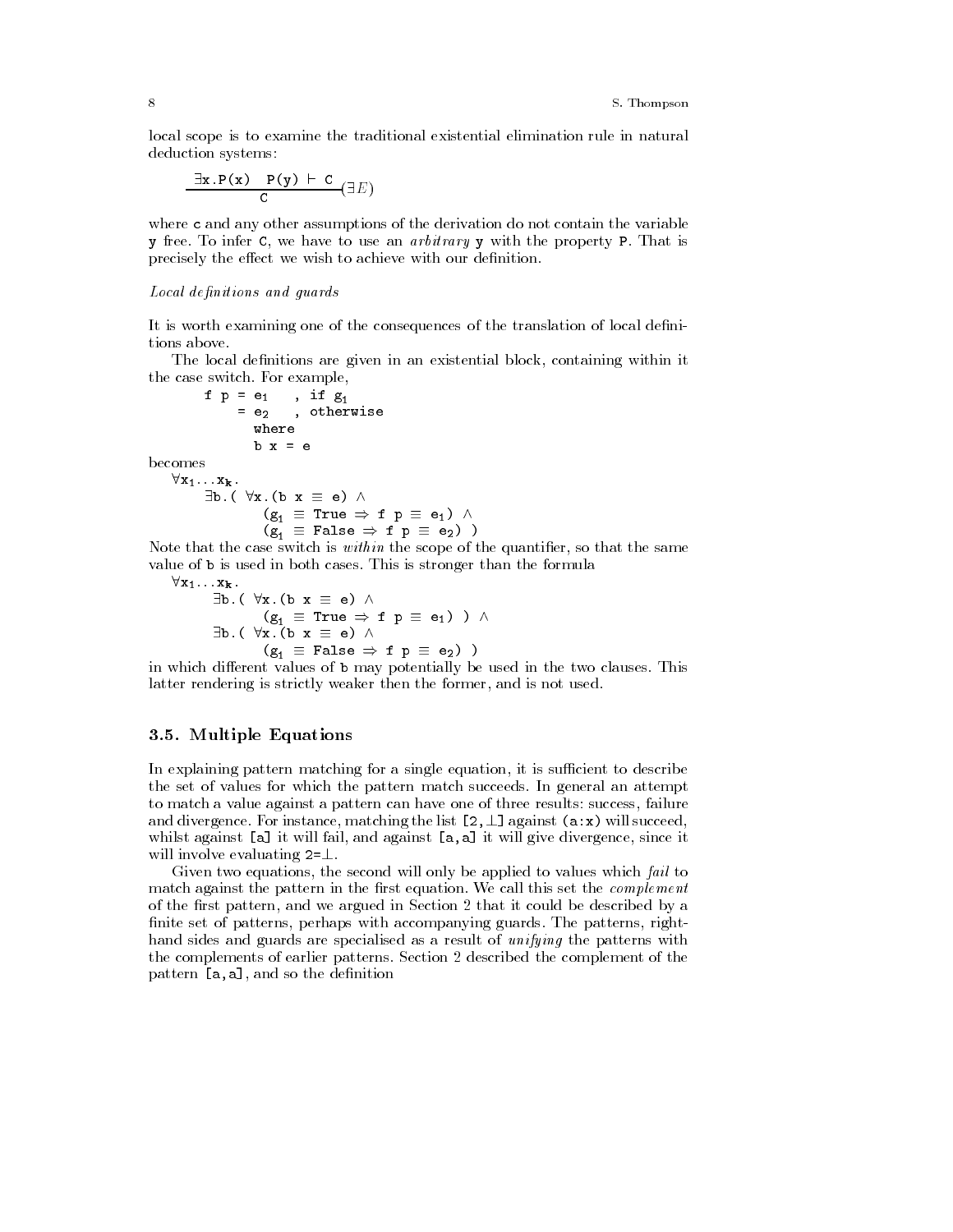A Logic for Miranda Revisited

f  $[a, a] = e_1$ f  $y = e_2$ will be translated thus  $\forall \texttt{a}, \texttt{b}, \texttt{c}, \texttt{x}, \texttt{z}$  .  $(a=a) \equiv$  True  $\Rightarrow$  f [a,a] e $_1$   $\land$  $f$   $\lbrack$  $\equiv e_2\{[1/y\}$   $\wedge$ f [a]  $\equiv e_2\{[a]/y\}$   $\wedge$  $(a=b) \equiv$  False  $\Rightarrow$  f  $(a:b:x)$  =  $e_2\{(a:b:x)/y\}$   $\wedge$  $(a=b) \equiv True \Rightarrow f (a:b:c:z) \equiv e_2 \{(a:b:c:z)/y\}$ 

(It is assumed that none of  $a, b, c, x, z$  is free in  $e_2$ . If this is not the case then the appropriate renamings should rst be done In this example the unication with y is trivial in gineally the requestions will rendered thus will

A similar explanation holds for equations with multiple patterns on the left hand side: the patterns are matched left to right. Occurrences of numeric literals in patterns are treated in similar way to repeated variables: the equality tests they give rise to are performed during the course of pattern matching and so definitions which contain numeric literals cannot in general be replaced by definitions containing only variables with an auxiliary equality test on the variables in a guard

When a sequence of equations like

f p- RHS  $f$   $p_2$  = RHS<sub>2</sub> ---f  $p_k$  = RHS<sub>k</sub>

is to be translated the second equation is only invoked on expressions which match both the complement of  ${\bf r}_1$  , written  ${\bf r}_1$  , written probability of the complete to written problems provided a  $\mathbf{r}_2$  with  $\mathbf{r}_1$  , (the complement of above) can complement of a pattern may be described by a set of patterns rather than a single pattern- in that the p $\mathbf{r}_2$  and the patterns in patterns in patterns in patterns in  $\mathbf{r}_1$  , and the patterns in the case above is

f p- e f p p- RHS-- $\mathbf{r}$   $\mathbf{r}$   $\mathbf{r}$   $\mathbf{r}$   $\mathbf{r}$   $\mathbf{r}$   $\mathbf{r}$   $\mathbf{r}$   $\mathbf{r}$   $\mathbf{r}$   $\mathbf{r}$   $\mathbf{r}$   $\mathbf{r}$   $\mathbf{r}$   $\mathbf{r}$   $\mathbf{r}$   $\mathbf{r}$   $\mathbf{r}$   $\mathbf{r}$   $\mathbf{r}$   $\mathbf{r}$   $\mathbf{r}$   $\mathbf{r}$   $\mathbf{r}$ 

where  $\frac{1}{2}$  is the substitution unifying p  $\frac{1}{2}$  ap to p  $\frac{1}{2}$  with  $\frac{1}{2}$  =  $\frac{1}{2}$ assimitions can then be translated separately using the methods above who were a that the Innar dania in each communication is **created in the c**ommunication is without guards

An example of this is given by the definition

f  $[]$   $(a:b:x) = e_1$  $f (a:b:x) y = e_2$ f x  $( a : y ) = e_3$ which gives rise to  $\forall$ a,b,c,x,v. f []  $\qquad \qquad$  (a:b:x)  $\equiv$  e<sub>1</sub>  $\wedge$  $f$   $(a:b:x)$  y  $\equiv$  e<sub>2</sub>  $\land$ f  $\begin{bmatrix} 1 & 1 \end{bmatrix}$  $\equiv$  e<sub>3</sub>{[]/x,[]/y}  $\wedge$ f [c]  $(a:y) \equiv e_3\{[c]/x\}$ 

In these examples it has been evident that substitutions have to be performed on the right hand sides of equations This remark applies equally well to guards and local definitions (where clauses).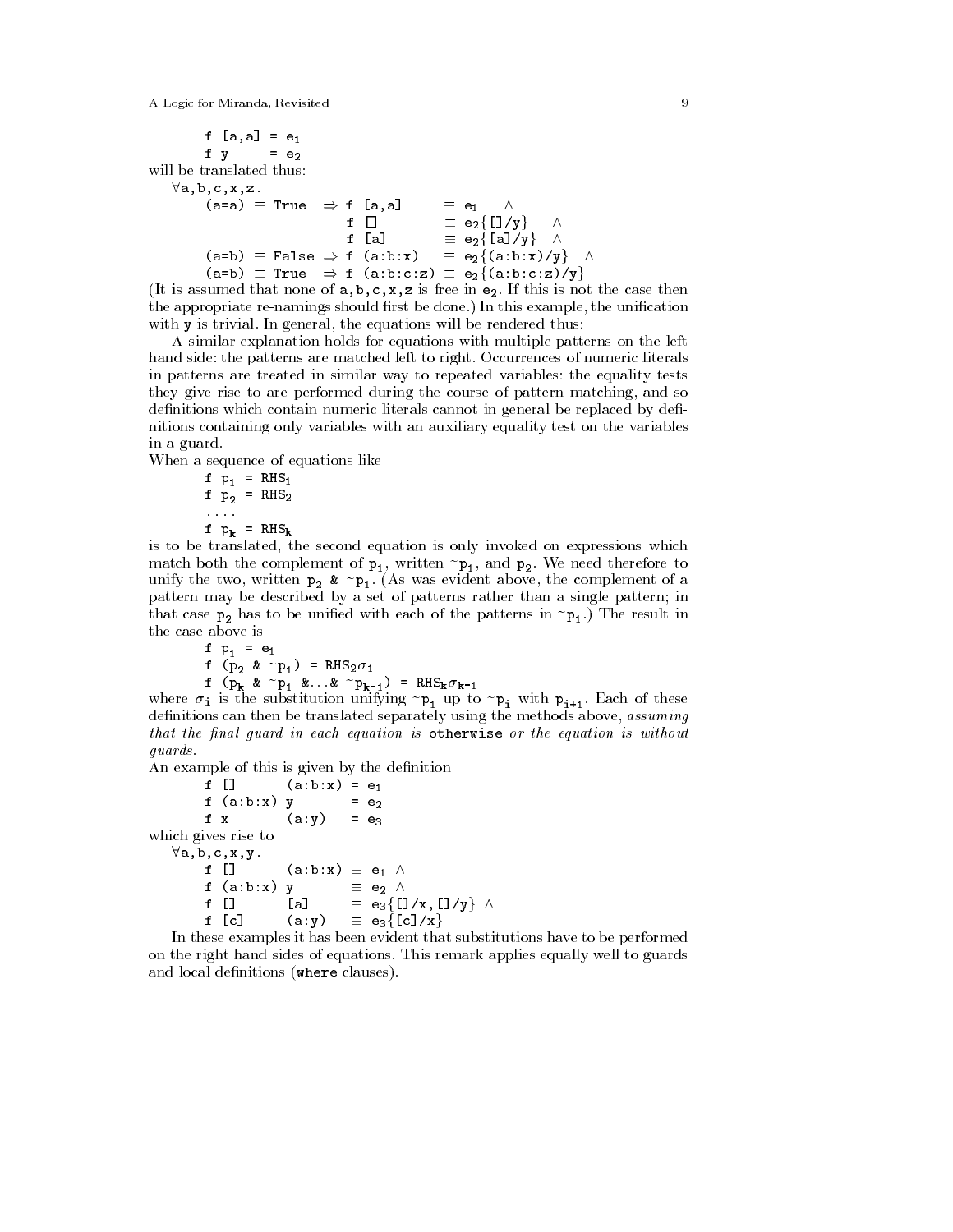#### - - Patterns and Guards Dangling conditions

The guards of Miranda do not necessarily include an otherwise clause It is there a pattern matched to the guard matched to succeed a pattern matched was all the guards in the succeeding an equation to fail causing control to arep through to the following equation. This mechanism is orthogonal to the pattern matching which can also cause control to pass to an subsequent equation The example of

$$
\begin{array}{rcl}\nf & (a:b:X) = e_1 & , if g_1 \\
f & (a:x) = e_2 & , if g_2 \\
\end{array}
$$

can be increased that



In its translation there are the rate clause are the results to a successful and results to a successful and match with the met columniant rollowed by a True result of the guard-tecentru to the fall through the fall the the second columniation to the second with the second the second to use of the second equation after failure to match with the most

 $\forall a, b, x.$  $g<sub>1</sub>$  $\equiv$  True  $\Rightarrow$  f (a:b:x)  $\equiv$  e<sub>1</sub>  $\wedge$  $\sigma$ 

$$
g_1 \equiv \text{False} \land g_2' \equiv \text{True}
$$
  
\n
$$
\Rightarrow f (a:b:x) \equiv e_2' \land g_2'' \equiv \text{True} \Rightarrow f [c] \equiv e_2''
$$

where

$$
g_2' \equiv g_2 \{ (b:x)/x \}
$$
  
\n
$$
g_2'' \equiv g_2 \{ c/a, [1/x] \}
$$

and  $\mathcal{L}_2$  and  $\mathcal{L}_2$  are defined similarly.

#### Local De-nitions

---

The distribution is a presence of the possess of the presence of the presence of where  $\alpha$  and the presence of  $\sim$  . example,

f ax <sup>y</sup> <sup>u</sup>  if h b  $m + c - c$  $b = g a x y$ f <sup>x</sup> by <sup>v</sup>  if w  $\cdots$  where  $\cdots$  $a = s t$ 

control will fall through the second second to the second through the second through the second the results in involves the locality density density and the explanation of the explaining the second of the second of equations there exists it is the scope of the scope thing will be the scope of the scope of the scope of the s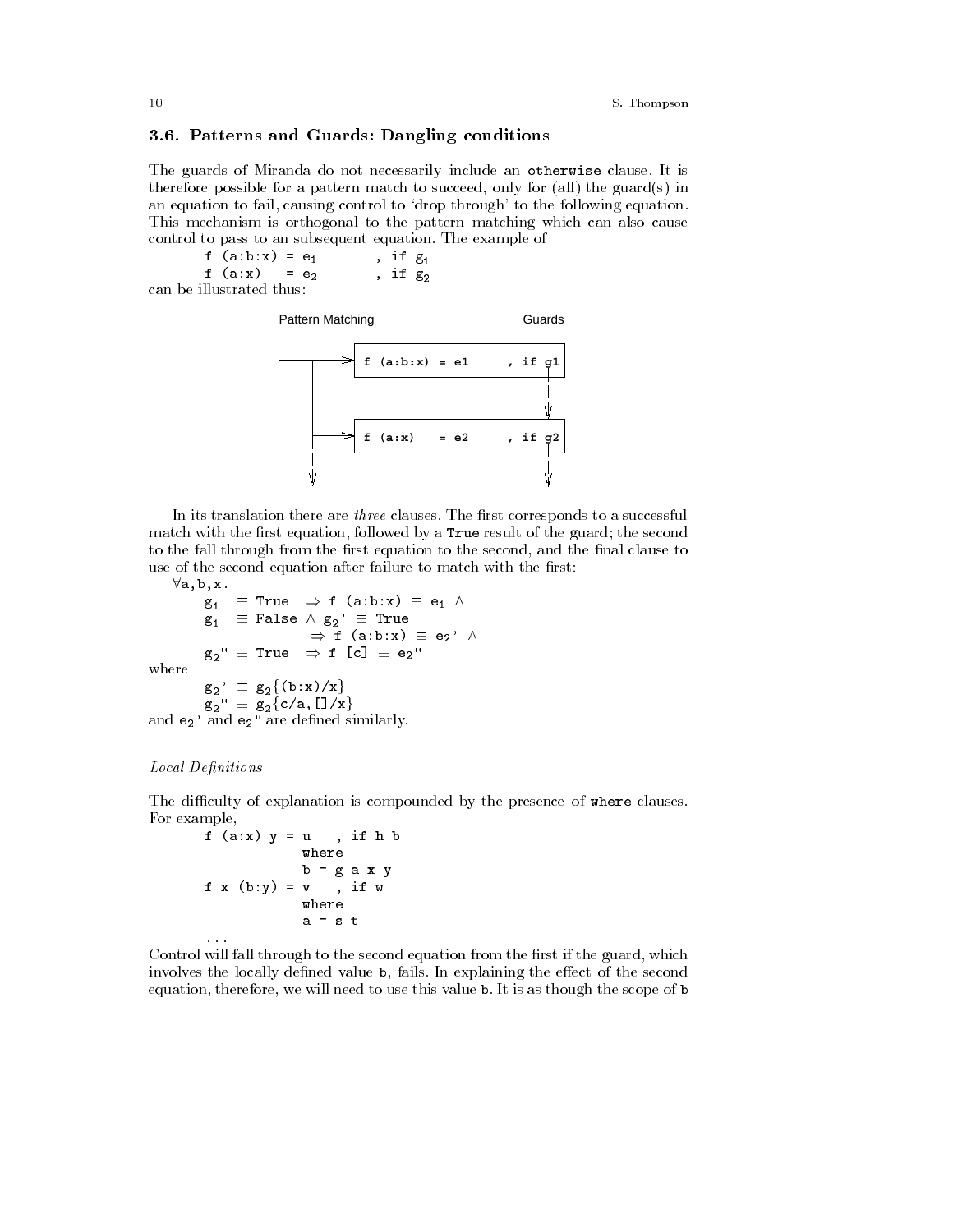is extended to include the other defining equations of f. To make the explanation clearers, the clearers in the second equation are renamed thus the second



The first conjunct (lines  $(0)$  to  $(7)$ ) denotes successful matching with the patterns in the first equation.

 $t$ , the ring conjunct, the met conjunct (integrated  $\langle \bullet \rangle$  and  $\langle \bullet \rangle$  activities the case in which the first equation applies, the second (fines  $\langle \bullet \rangle$  to  $\langle \cdot \rangle$ ) covers that in which control falls through to the second equation.

In this case a collection of existentially quantied variables is introduced in line  $\{ \bullet \}$  , and to the used to represent a successful middle are patterns in the  $\sim$  cond equation (into  $\langle \bullet \rangle$  )) as well as the denition local to the second equation  $\{ \bullet \}$  , and  $\{ \bullet \}$  contains the guard from the second equation, and for the of successful evaluation of the guard. The ellipsis in line (7) denotes the case in which controls falls through to the third and subsequent equations from the first and second

The second conjunct (lines  $(8)$  to  $(10)$ ) covers the case of a successful match with the second equation after failure to match the most the simplified in line (sv) allows for control to fall to the third. The final ellipsis in line  $(11)$  covers the case of a successful match with the third equation (after failure to match the first two).

The example shown here is representative of the most complex possible form of denimitions in Miranda Schematically, will be transferred to the transferred will be transferred lated as in Figure

As a result of our work in this area we would propose that the otherwise clause in Miranda and its analogue in Haskell and its analogue in Haskell and its analogue in Haskell and its a means that once a pattern is mattern is matched to therefore is them is produced and that there is no need for the joining together of local definitions which makes the operation of the construct substantially more complicated than it need be In Standard ML and ML and ML and ML and ML and ML and ML and ML and ML and ML and ML and ML and ML and are constructed using if-it-there if-there's the else in the else the else with the else with case.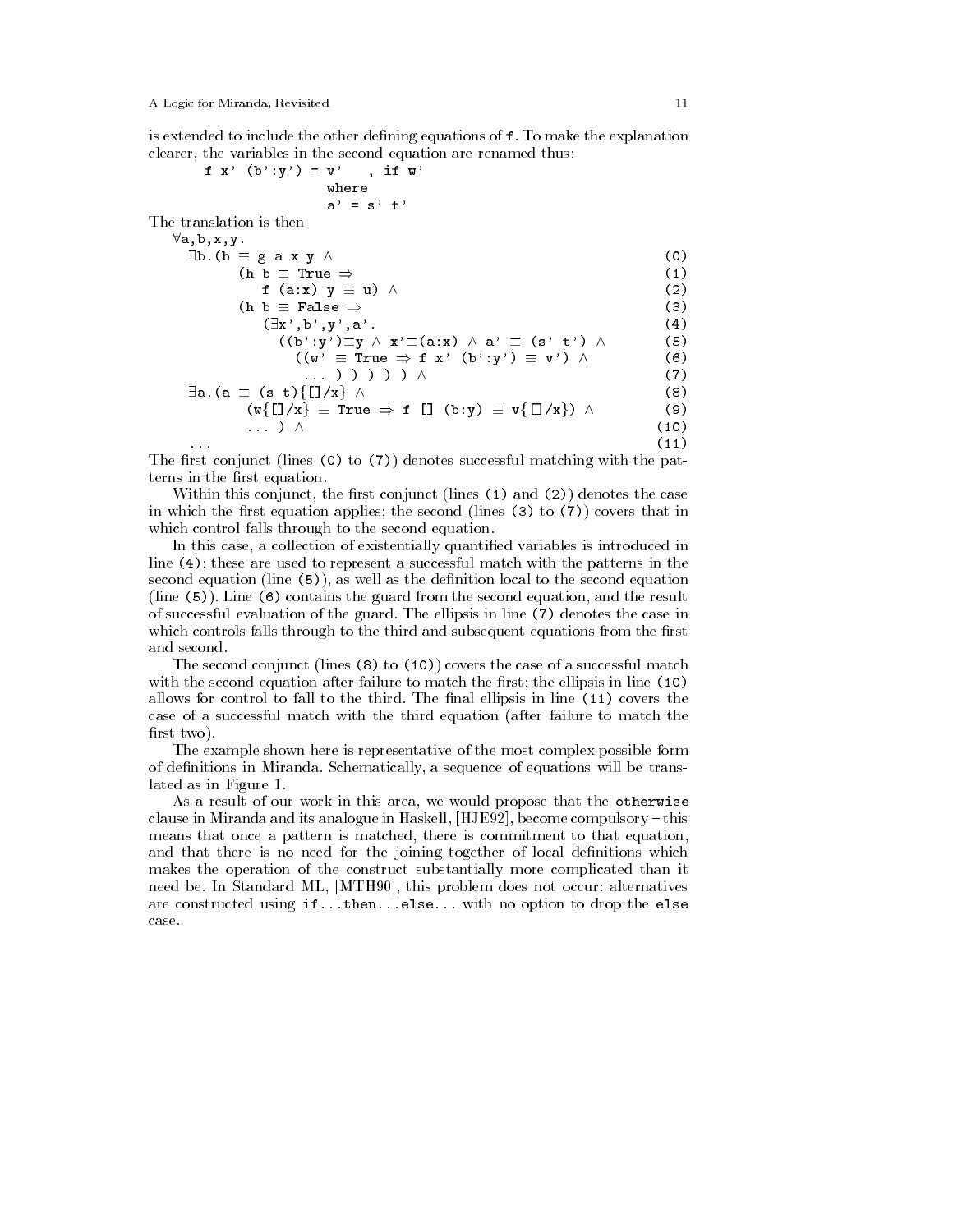

**- And - It contribution a sequence of education case modern as a** 

### 3.7. Built-in functions

A number of the functions available in the Miranda system are built-in:

- which are equality and ordering functions which are denoted over all grounds all ground  $\alpha$ that is types built from the atomic types number of a tomic the atomic theory ( ) is continued algebraic type denitions and lists and lists and lists
- the arithmetical functions of the type  $\mathbf{r}_i$  functions of the type  $\mathbf{r}_i$  functions of
- which show functions which provide printing to charge charges of observed and or jects

The values of these functions are assumed to be given as axioms so that for all m and a control type documption of the end of

mn - vmn

will be an axiom is the sum of the sum of the sum of the sum of  $\alpha$  and  $\alpha$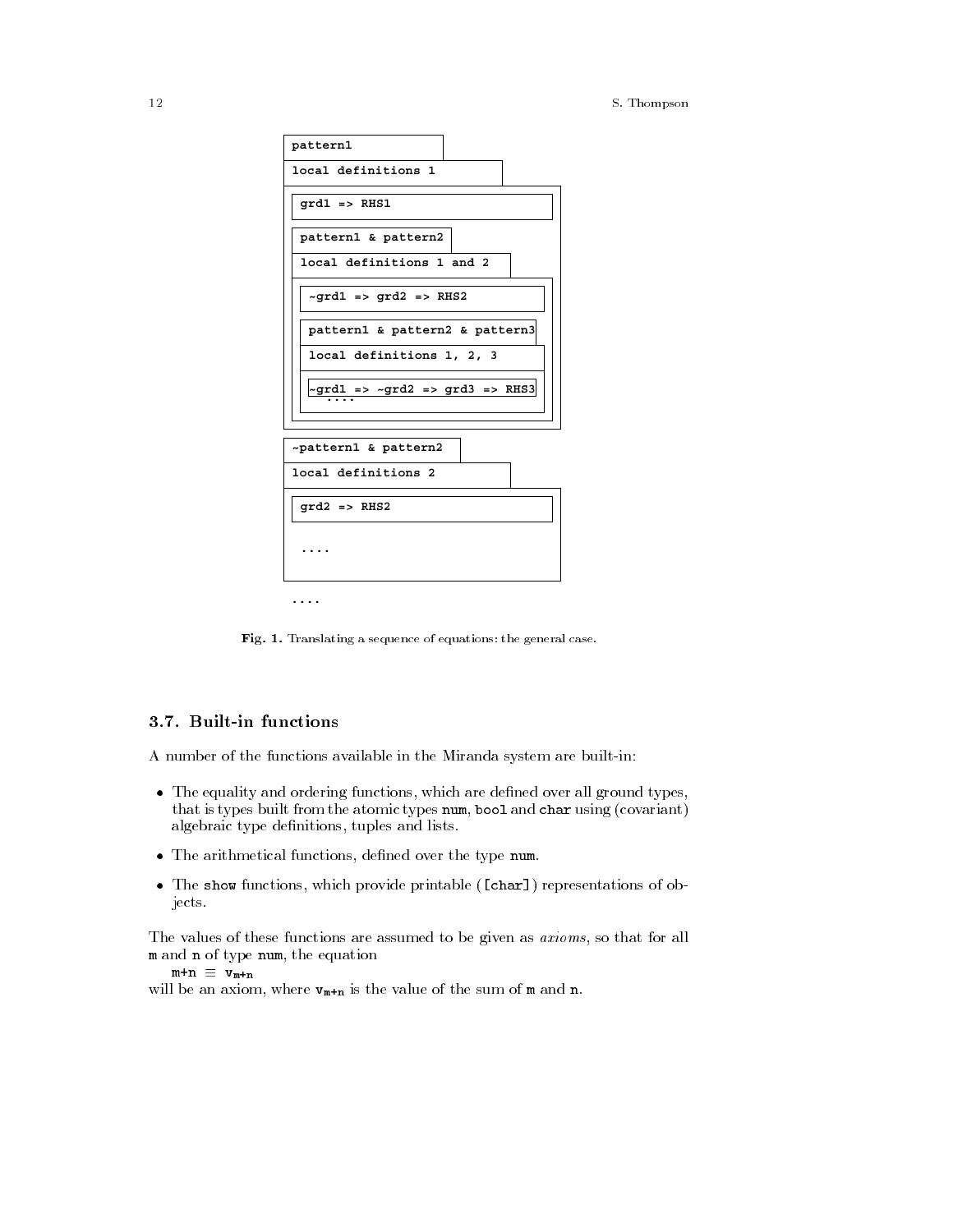#### -- List Comprehensions

The syntax used to describe lists in Miranda is rich. Definitions using a variety of patterns are permitted and and the list comprehension of the list comprehension and the list of the list of Intuitive a list comprehension and a declarative description of a list of an

 $\sim$  61, 62,  $\sim$  , 61  $\sim$ where each  $\mathbf{e}_1$  is efficient a generator of the form

pattern expression

or a boolean expression The generators bind values to the value in the value in the value of the values of the binding to the pattern the pattern to the pattern to the list the the second by the second by the pattern to t expression

The boolean expressions are tests which liter the values chosen to that those making the test false are only the test false are only the result of the substantial in the evaluation is the resulting from the successive bindings. For example,

 $+$  f x  $+$  x  $< \bot$  ; g x  $+$   $\equiv$  map f (filter g  $\bot$ )  $\lceil$  X + V  $\mid$  X <  $\sim$   $\lceil$   $\cup$  , 1  $\rfloor$  ; V <  $\sim$   $\lceil$   $\cdot$   $\mid$   $\lceil$   $\cdot$   $\rceil$   $\lceil$   $\lceil$   $\lceil$   $\lceil$   $\lceil$   $\lceil$   $\lceil$   $\lceil$   $\lceil$   $\lceil$   $\lceil$   $\lceil$   $\lceil$   $\lceil$   $\lceil$   $\lceil$   $\lceil$   $\lceil$   $\lceil$   $\lceil$   $\lceil$   $\lceil$ The following axioms suffice to describe list comprehensions. L e I J  $\equiv$  Le」 L e I ... ; Irue ; ... J  $\equiv$  L e I ... ; ... J <sup>e</sup> --- False --- - <sup>e</sup> --- <sup>x</sup> --- <sup>e</sup> <sup>x</sup> al ---  $\equiv$  [ e | ... ]{a/x} ++ [ e | x <- 1 ; ... ] In case a pattern appears in a generator in a simple in a simpler of the simple of the simple international tra Suppose we have the generator  $\sim$   $\sim$   $\sim$   $\sim$   $\sim$ make the auxiliary denitions patter (2000) **True 200** aPart ax <sup>a</sup> xPart ax <sup>x</sup> replace the generator byy filter pattern patterns in the set and replace the identifiers a control of the inter-(aPart y)  $(xPart y)$ in the remainder of the list comprehension The translation is simpler in the case

of was an extended patterns, watch we find to later we have no need to matter that the value matching the pattern

Miranda contains one nal form of generator which can be described by a source-to-source transformation. It is possible to write

. . . . . . . this is explained in exactly the same way as the

where  $\pm \sqrt{2}$  corrected  $\pm$  can the list control for  $\pm \sqrt{2}$  for  $\sqrt{2}$  for  $\sqrt{2}$ 

#### -- Divergence information

There's in the case into the definition of the global department and device and about cases in the total device which a function is undertained and the contraction or a common possible to the contract or the contract of th guard evaluation diverges.

True <sup>x</sup> x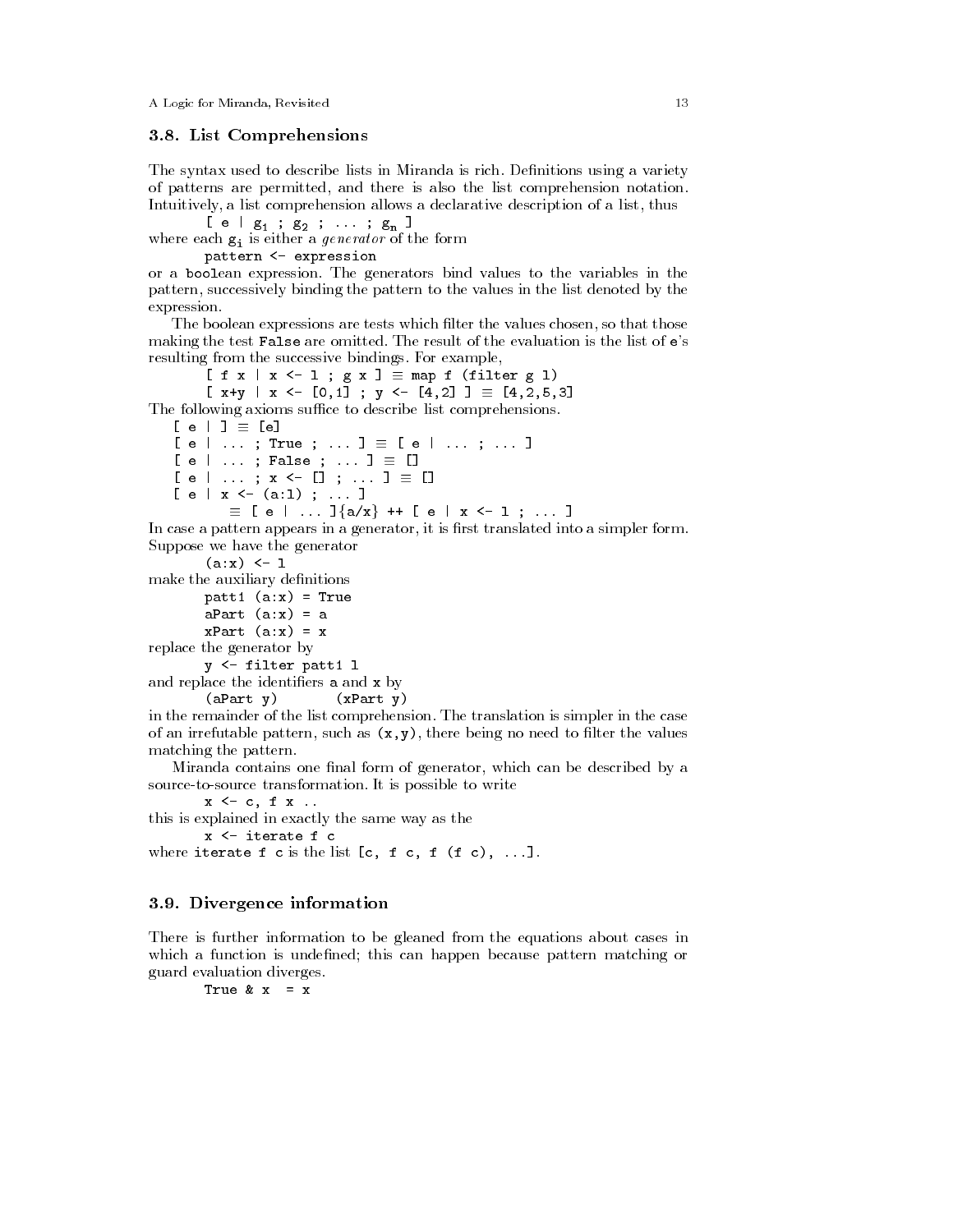False  $x = False$ has the property that

since the pattern match in the first argument forces the conjunction operation to examine its first argument.

The information about this form of divergence can be derived from the definitions in a simulation of calculation of complements above  $\mathbf i$ 

This Section has given a translation of Miranda definitions into conditional equations of the form

cond- condk f p- pm <sup>v</sup> y and more complex logical formulas in which scopes are represented by existen tially quantified variables.

as is well denited party and therefore, it is a parties can be removed to a street with by a process of lambda lifting in which a local denition of <sup>e</sup> say depending upon formal parameters  $\cdot$  , to  $\cdot$  , is the called to a terminent of a function of these parameters Occurrences of <sup>e</sup> within its original scope are then replaced by applications

e x- xk

Dierent denitions of <sup>e</sup> in dierent scopes will have to be renamed of course If the process of lambda lifting is applied to a script an equivalent script results Moreover the translations of a script without local denitions will consist only of conditional equations like  $(\dagger)$ . We shall use this fact below.

It should also be observed that the translation is monotonic in the sense that if an extra equation is added to a denition the translation of the augmented definition will *extend* the translation of the original. This is a consequence of the approach of Section where we noted that we only observe properties common to all functions satisfying the dening equations rather than the least solution. (Note also that this is true of the divergence information we infer in Section  $3.9$ . We only axiomatise the cases in which pattern matching diverges, which will not be altered by the addition of extra equations.)

#### - The status of this logic

Section gives a translation of Miranda denitions into a logic- together with the rules for types in [Tho89] and reviewed in Section 2 we have a system for reasoning about Miranda programs In this Section we look at the status of the logic and in particular explore the twin questions of its consistency and its relation to Miranda

#### -- An Operational Semantics for Miranda

In the absence of a published semantics for the Miranda programming language it is impossible to assess the relative soundness of the logic proposed here

On the other hand we suggest that the system is *itself* an extension of an operational semantics for Miranda. First we make a definition.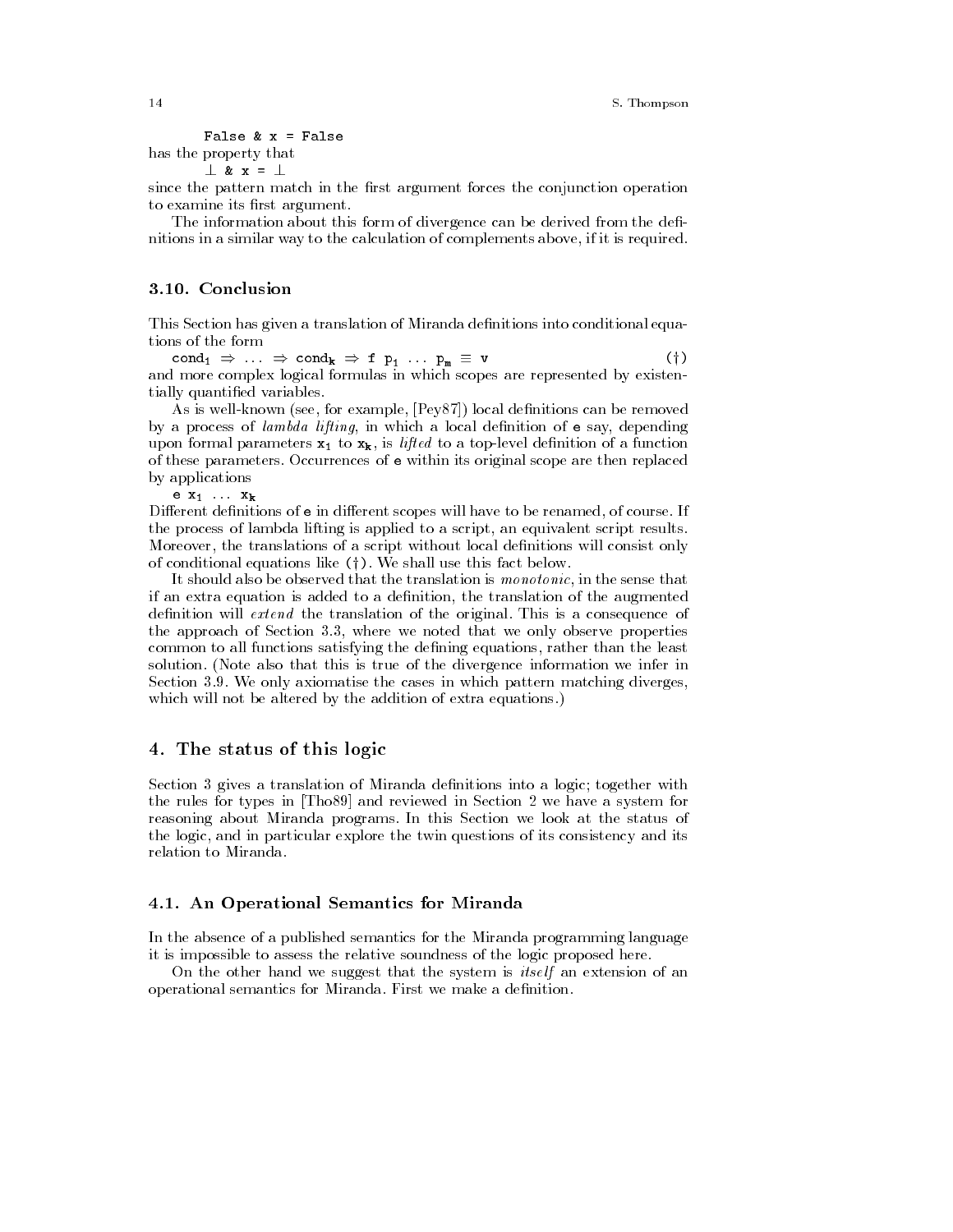A Miranda expression is a value if it contains only literals and constructors For instance

- the values of type num are the numeric literals
- the values of number  $\sim$  numbers built from numeric literature literals  $\sim$  on  $\sim$

We claim that a Miranda expression e of ground type will have the value v if and only if

 $\cdot$   $\cdot$   $\cdot$   $\cdot$   $\cdot$ 

where the deduction system  $\vdash_0$  consists of

the elimination rules for a given above the section of  $\mathcal{L}$  and  $\mathcal{L}$ 

$$
\frac{\forall x. P(x)}{P(e)} (\forall E) \qquad \frac{\mathbf{A} \Rightarrow \mathbf{B} \quad \mathbf{A}}{\mathbf{B}} (\Rightarrow E)
$$

together with

- the structure structure governing assumptions as
- the attention stating that is a complete that  $\mathbf{r}_1$
- $\bullet$  the translations of the definitions of the Miranda definitions into quantified formulas built over conditional equations of the form y as described in Section 3.

The explanation above gives directly only values to expressions denoting hered itarily fullydened objects- Miranda as a lazy language contains other values also. These are defined indirectly by equating two expressions  $e_1$  and  $e_2$ ,  $e_1 =$ es if and only if for all contexts values of and values of and values of all contexts values of and values of a

$$
\vdash_0 \mathsf{C[e_1]} \equiv \mathsf{v} \qquad \text{if and only if} \quad \vdash_0 \mathsf{C[e_2]} \equiv \mathsf{v}
$$

#### -- Consistency of the operational semantics

as we isplained in Section Section and the general  $\alpha$ stripts without it can denimite the lambdalifting transformation preserves meaning. Another way of looking at this is to see the lambda lifted definitions as *Skolem functions* witnessing the existential quantifiers in the translations of general formulas

In this case the translations are the universal closures of conditional equa tions of the form

condition is conditioned in the most of property of the condition of  $\mathbf{r}_1$  v y We now claim that the set of formulas produced by the translation will be consistent by construction. This is because the algorithm for translation ensures that no two conditional equations for a single defined object have both

- compatible conditions  $-$  that is have the union of their sets of conditions a consistent set of formulas and
- unifiable patterns.

as a consequence of this property it approach that no non-trivial equations between values can arise as a consequence of the translations of denitions and so that is not particularly in particular in the second  $\mathcal{L}_1$ 

70 - <del>-</del> -

which is a formal statement of the consistency of the system  $\vdash_0$ . Another way of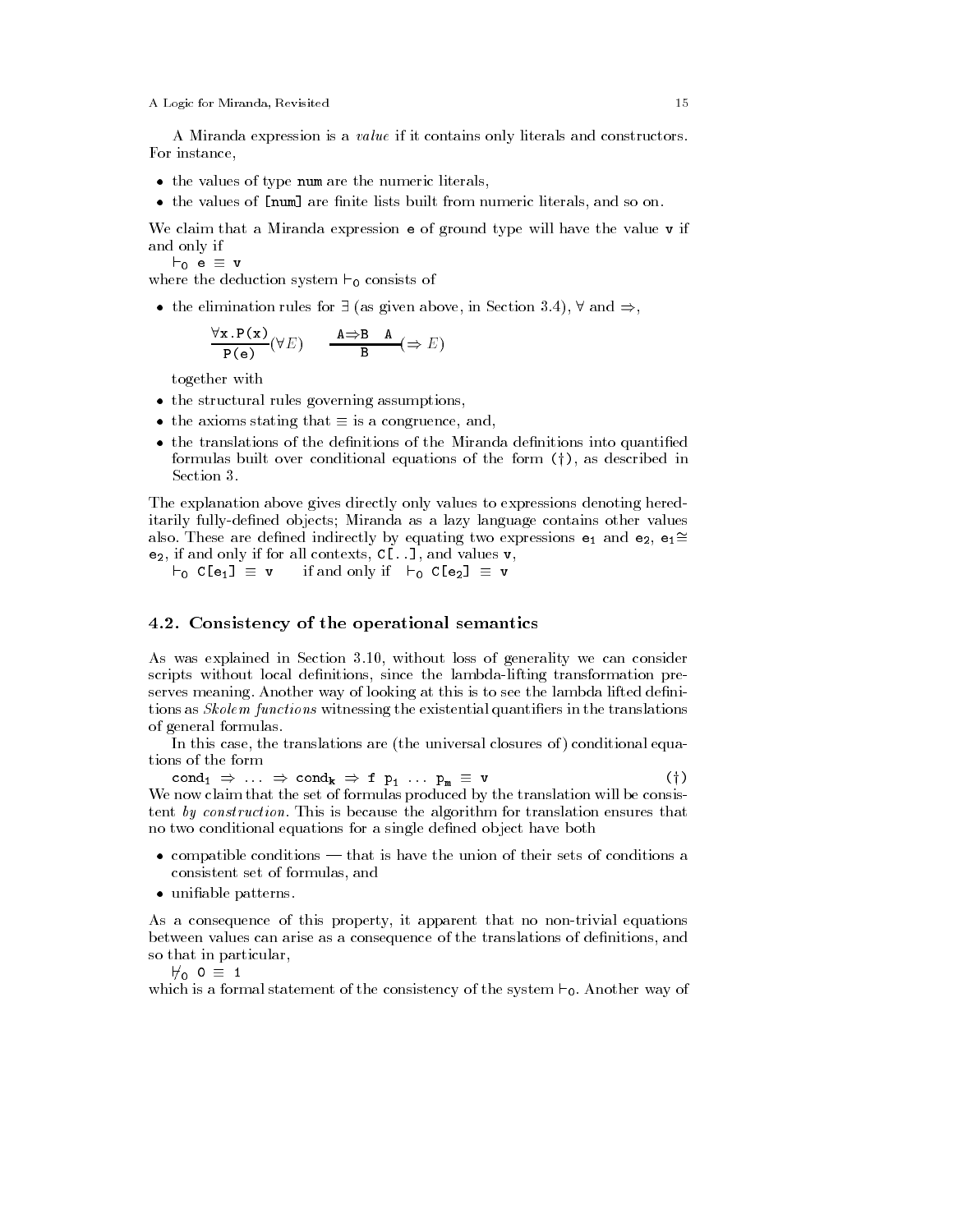seeing this is to use the confluence of the corresponding semi-equational conditional term rewriting system- see for instance Klo 

#### -- Consistency of the full logic

The full logic consists of the translations of Section 3 together with the rules which characterise the types the types of types in Section rules and society in Section rules and society in Section rules of the induction rules of the induction rules of the induction rules of the induction rules of the on, are derived from domain models in and so are consistent in Paulo and South The additional the additional tion of the rules derived from the denitions should not compromise consistency for the same reasons as discussed in the previous Section

#### - Implementation in Isabelle

Isabelle is a generic proof assistant with some support for automatic theorem proving which supports proving province the variety of logical weeks which we have used the version of first-order many-sorted logic in Isabelle to implement the logic for Miranda.

Isabelle supports goal-directed backwards proof construction. Inference rules are matched against goal states using higher trates units in the main weapons of  $\alpha$ have applied rules one by one when constructing proofs The system supports tactics and in our work we have used some of the builtin tactics safetac applies a number of simple logical strategies and strategies and strategies and strategies and strategies and of logical variables and  $\sim$ often used to strip our needs from quantiers, entire by protection exceptions in formulas into assumption lists and so on Also built into the system is a rewriting parameter logical equations and equations and equations are  $\Omega$ Application of tactics such as SIMP\_TAC and ASM\_SIMP\_TAC which recursively apply all the available rewriting rules can substantially simplify proof search

In reasoning about functional programs it is often the case that certain conclusions are sought on the basis of equational assumptions At certain points of proof forward reasoning from these assumptions is required and it took a certain amount of time (and advice) to discover how best to do this. In particular it is sometimes necessary to cut in the appropriate substitution instance of a known fact to guide search or variable instantiation

The translation of Miranda scripts is made easier by a number of features of Isabelle

- The types or sorts allowed in the system can belong to classes similar to the type classes of Haskell. The class mira is defined to represent the class of Miranda types and allows a natural representation of Miranda polymor phism. This is assisted by the ability to give type variables a default class, which we choose to be mira in most cases.
- Classes also give a clean treatment of the overloaded operations of Miranda like the computational equality operation which returns a boolean result This is denoted by in Miranda-Baranda-Baranda-Baranda-Baranda-Baranda-Baranda-Baranda-Baranda-Baranda-Barandais used for identity, which we have denoted by  $\frac{1}{2}$  cannot far in the paper We also use overloading to denime a predicate definition and redicate defining a second of each type
- Operators can be given miximize syntaxity at the built syntax of the built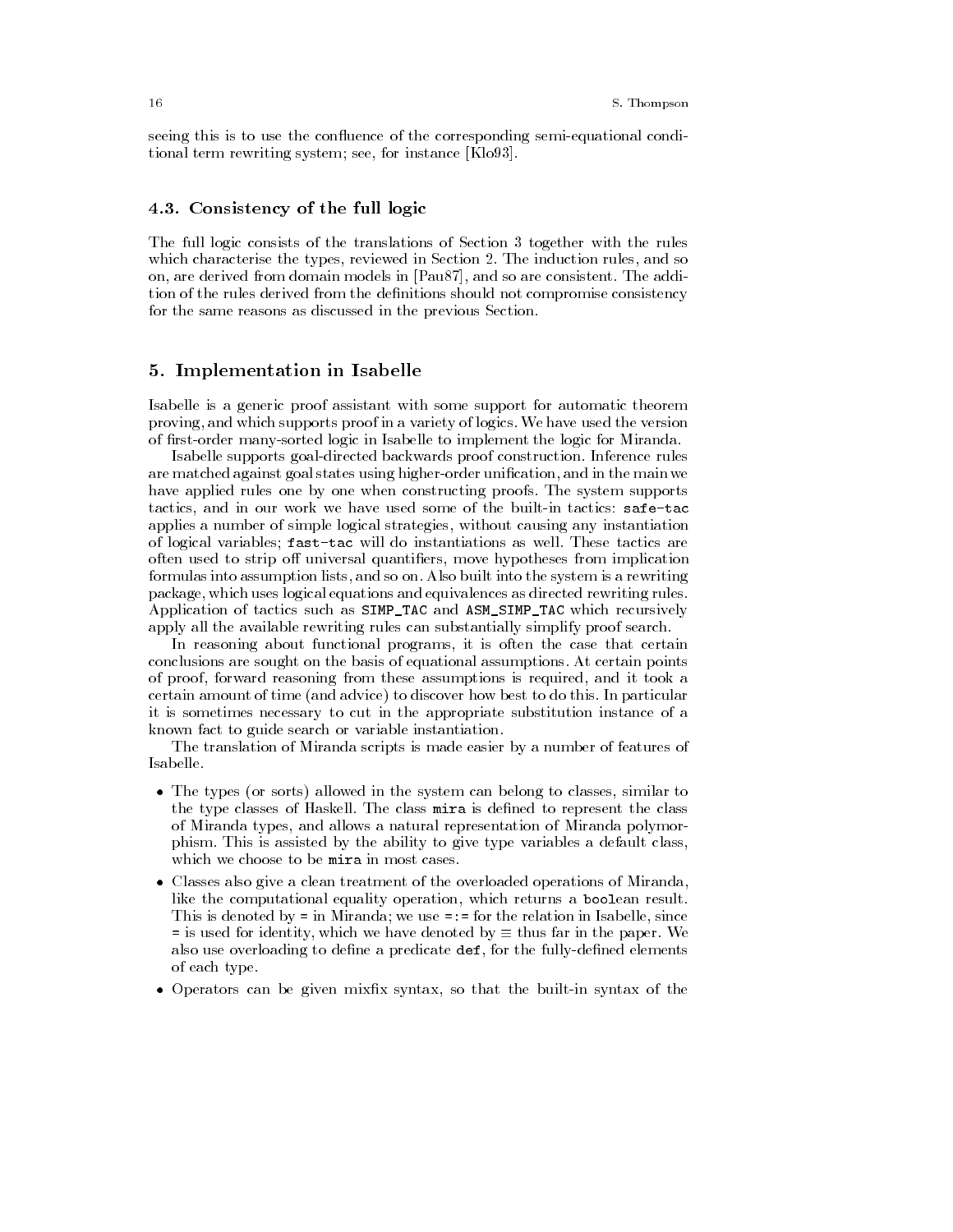operations can be made to resemble that of the application domain Declaring values thus

undef  $\cdots$  "'a::mira"  $(\cdots - |')^2$ ") ":"  $\therefore$  "['a,'a list] => 'a list" (infixr 90) member :: "'a list => 'a => bool" ("member  $\Box$ ") ensures that is the polymorphic undened element cons is denoted by an infix colon and that applications of member are written without brackets, as in Miranda More complex syntactic declarations are easily available

A selection of the rules for booleans and lists follow

| disBool1  | " $\sim$ (true = false) "        |
|-----------|----------------------------------|
| disBool2. | $"$ $\sim$ (true = $ $ ) "       |
| disBool3  | " ~ (false = $\vert \ \vert$ ) " |

These three axioms ensure that the three boolean values are distinct. The axioms are preceded by their names which are used when when writing proofs note that lower that lower case true and false are used- the uppercase versions denote the true and false propositions

booling is a particle of the problem of the particle in the particle of the particle in the particle in the par This is the induction rule for booleans from which can be proved

ALL x - xtrue xfalsex

The disjunction operation is axiomatised thus orTrue "true  $\setminus\setminus x =$  true" orFalse  $\forall x = x$ "  $x = x$ " orUndef  $''_{-}|_{-}\setminus\setminus/|x| = |_{-}$ " A typical list function is  $appendNil$   $"[]++x$  $= x<sup>0</sup>$  $appendUnder$   $"$   $|$   $+ x$  =  $|$   $|$   $|$ appendCons  $(ax)$ ++y = a: $(x$ ++y)"

The list induction axiom is only to be applied to chain complete predicates P see [Pau87] for details.

listInd

 P P ALL a x - Px ! Pax ! ALL x-Px

Here can be seen a part of the denition of the def predicate for list types The rules for definition as equivalences as equivalences as the input to the input to the simplification system.

| defNil   | "def $(\lceil \cdot \rceil)$ <-> True"      |  |
|----------|---------------------------------------------|--|
| defUndef | "def $($ $ $ $)$ $\le$ $\rightarrow$ False" |  |
| defCons  | "def $(a:x)$ <-> def $(a)$ & def $(x)$ "    |  |
|          |                                             |  |

As an experiment in verication using functions involving local denitions pat terns and local denitions we performed verication for the Miranda function frontsubst ::  $[*] \rightarrow [*] \rightarrow [*] \rightarrow [*] \rightarrow ( [*] \text{, bool})$ 

The function frontsubst x y z replaces the initial sublist x of z by y if pos sible In this case the result if paired with True If the substitution fails the unmodified string is paired with False to give the result.

frontsubst  $[]$  rep st = (rep++st, True) frontsubst  $(a:x)$  rep  $[]$  =  $([]$ , False) frontsubst  $(a:x)$  rep  $(b:y)$ by the second contract of the second contract of the second contract of the second contract of the second contract of the second contract of the second contract of the second contract of the second contract of the second c = ( out , True ) , otherwise where  $(out, ok)$  = frontsubst x rep y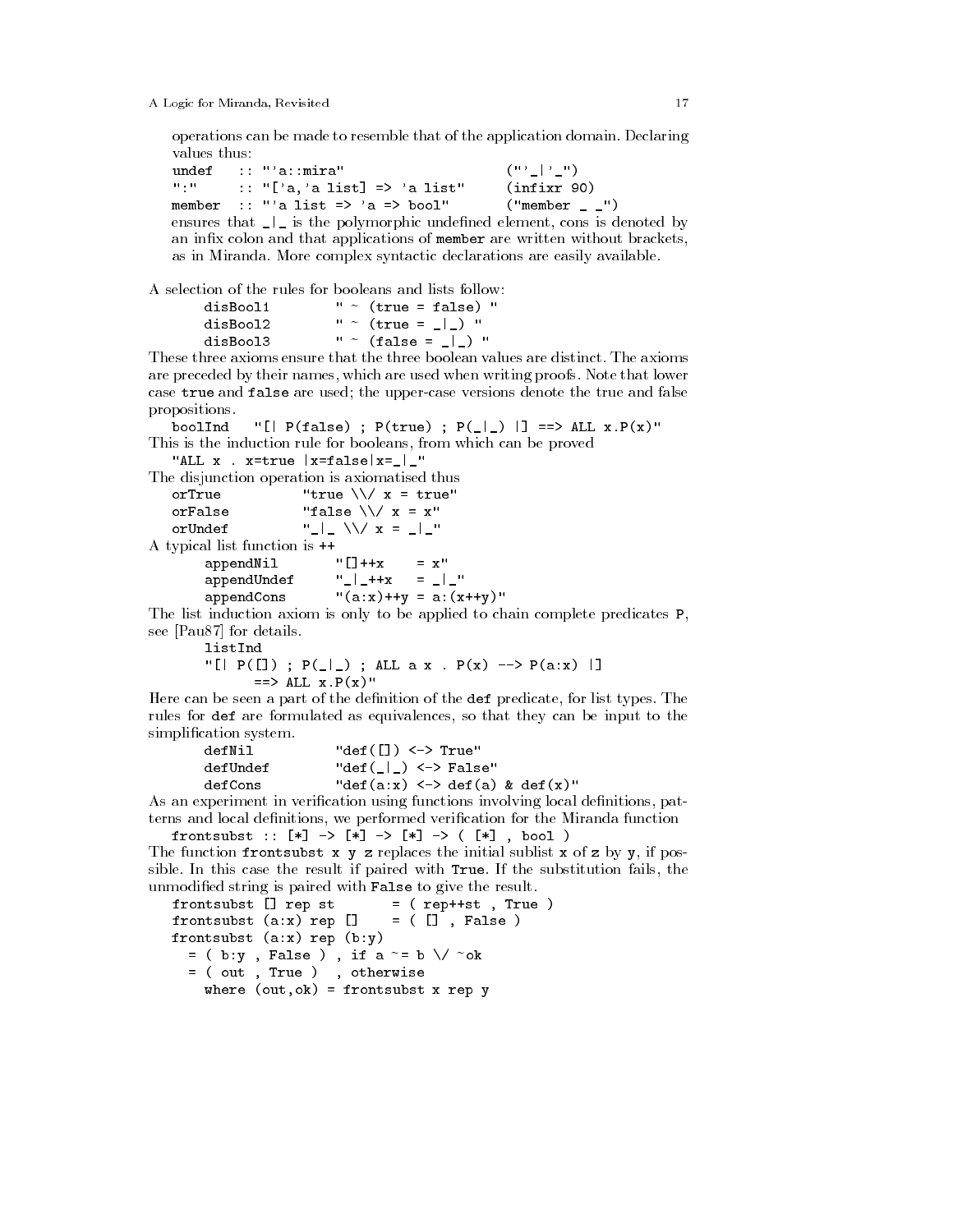18 S. Thompson

The function is translated thus

```
frontsubst :: "['a list,'a list,'a list] => ('a list * bool)"
                ("frontsubst _ - _ " [110, 110, 110] 100)
```
The syntax declaration here ensures that the arguments to the function are bracketed in exactly the cases that they are bracketed in Miranda

```
fs1"frontsubst [] rep st = (rep++st, true)"
  fs2
           "frontsubst (ax) rep [] = ([ ], false)"
The nal case translates into a block
 containing an inner case analysis
  fsBlock
   EX out ok -
 outok  frontsubst x rep y
       & ( not (a =:= b) \setminus\setminus not ok = true
           \rightarrow frontsubst (ax) rep (b:y) = (b:y, false))
       & (not (a =:= b) \setminus not ok = false
           \rightarrow frontsubst (a:x) rep (b:y) = ( out , true ) )
       & ( not (a =:= b) \\/ not ok = \vert\rightarrow frontsubst (a:x) rep (b:y) = \vert \vert ))"
```
The goal is one half of the biimplication which expresses that the function performs the substitution required

```
"ALL x y z ans .
         def(x) \longrightarrow def(y) \longrightarrow def(z) \longrightarrow def(ans) \longrightarrow(frontsubst x y z = (ans, true) -->
```
EX w- xwz ywans

and this is proved in a proof of a property was property in a property of the step of the step and the steps are small could be put together by dening the appropriate tactics In outline the proof proceeds by induction over the meet terminal in the right the meeting coop there is a case analysis on the value z Now a case analysis on the value of the guard case of used the interesting case in the production and proof of two subsidiary reports the subsidiary of lemmas

In constructing a proof of this size, it is imperative to heep a tentally for  $\sigma$ the steps taken so that this can be modified and re-played at will. How best to as such part is a proof with the part of our future research part of the proofs with the proofs with the proof are to be reused and to be reuse particles in the comprehensible comprehensible comprehensible comprehensible

#### References

- HJE Paul Hudak Simon Peyton Jones and Philip Wadler -Editors Report on the Programming Language Haskell version  ACM SIGPLAN Notices 
- 1992.
- [Klo93] J. W. Klop. Term rewriting systems. In Samson Abramsky, Tom Maibaum, and Dov Gabbay, editors, Handbook of Logic in Computer Science, Volume II. Oxford University Press, 1993. University Press
- [MTH90] Robin Milner, Mads Tofte, and Robert Harper. The Definition of Standard ML. man e e esse, e e e e .
- [Pau87] Lawrence C. Paulson. Logic and Computation Interactive proof with Cambridge  $LCF$ . Cambridge University Press, 1987.
- [Pau90] Lawrence C Paulson Isabelle the next theorem provers In P Oddifreddi editor Logic and Computer Science Academic Press
- [Pey87] Simon Peyton Jones. The Implementation of Functional Programming Languages. Prentice Hall International, 1987.

[Tho 89] Simon J. Thompson. A Logic for Miranda. Formal Aspects of Computing, 1, 1989. [Tho 93] Simon J. Thompson. Formulating Haskell. In Workshop on Functional Program $ming, \, Ayr, \, 1992, \, Workshops in Computing. Springer Verlag, 1993.$